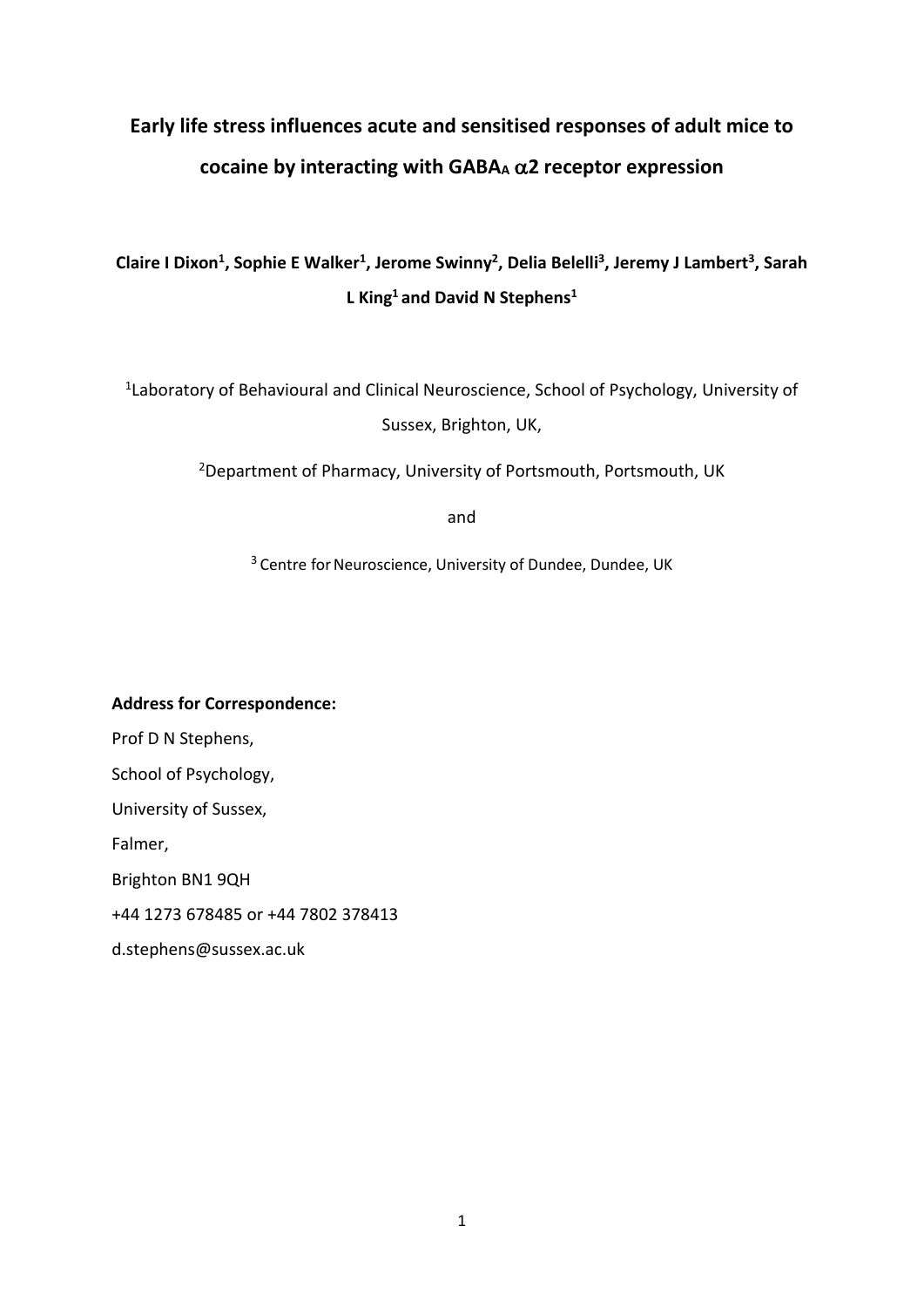#### **Abstract**

Early life stress (ELS) is known to exert long term effects on brain function, with resulting deleterious consequences for several aspects of mental health, including the development of addiction to drugs of abuse. One potential mechanism in humans is suggested by findings that ELS interacts with polymorphisms of the *GABRA2* gene, encoding  $\alpha$ 2 subunits of GABA<sub>A</sub> receptors, to increase risk for both posttraumatic stress disorder, and vulnerability to cocaine addiction. We used a mouse model, in which the amount of material for nest building was reduced during early postnatal life, to study interactions between ELS and expression of  $\alpha$ 2-containing GABA<sub>A</sub> receptors in influencing cocaine-related behaviour. Breeding of parents heterozygous for deletion of  $\alpha$ 2 resulted in litters containing homozygous knockout ( $\alpha$ 2<sup>-/-</sup>), heterozygous knockout  $(\alpha 2^{t/2})$ , and wildtype  $(\alpha 2^{t/2})$  offspring. Following the ELS procedure, the mice were allowed to develop to adulthood before being tested for the acute effect of cocaine on locomotor stimulation, behavioural sensitisation to repeated cocaine, and to cocaine-conditioned activity. Exposure to ELS resulted in increased acute locomotor stimulant effects of cocaine across all genotypes, with the most marked effects in  $\alpha 2^{-1}$  mice (which also showed increased activity following vehicle). Repeated cocaine administration to nonstressed mice resulted in sensitisation in  $\alpha 2^{+/+}$  and  $\alpha 2^{+/-}$  mice, but, in keeping with previous findings, not in  $\alpha$ 2<sup>-/-</sup> mice. Prior exposure to ELS reduced sensitisation in  $\alpha$ 2<sup>+/+</sup> mice, albeit not significantly, and abolished sensitisation in  $\alpha 2^{+/}$  mice. Conditioned activity was elevated following ELS in all animals, independently of genotype. Thus, while the enhanced acute effects of cocaine following ELS being most marked in  $\alpha$ 2<sup>-/-</sup> mice suggests a function of  $\alpha$ 2-containing GABA<sub>A</sub> receptors in protecting against stress, the interaction between ELS and genotype in influencing sensitisation may be more in keeping with ELS reducing expression of  $\alpha$ 2-containing GABA<sub>A</sub> receptors. The ability of ELS to increase cocaine-conditioned locomotor activity appears to be independent of  $\alpha$ 2-containing GABAA receptors.

**Key Words:** addiction; knockout; conditioned activity; behavioural sensitisation;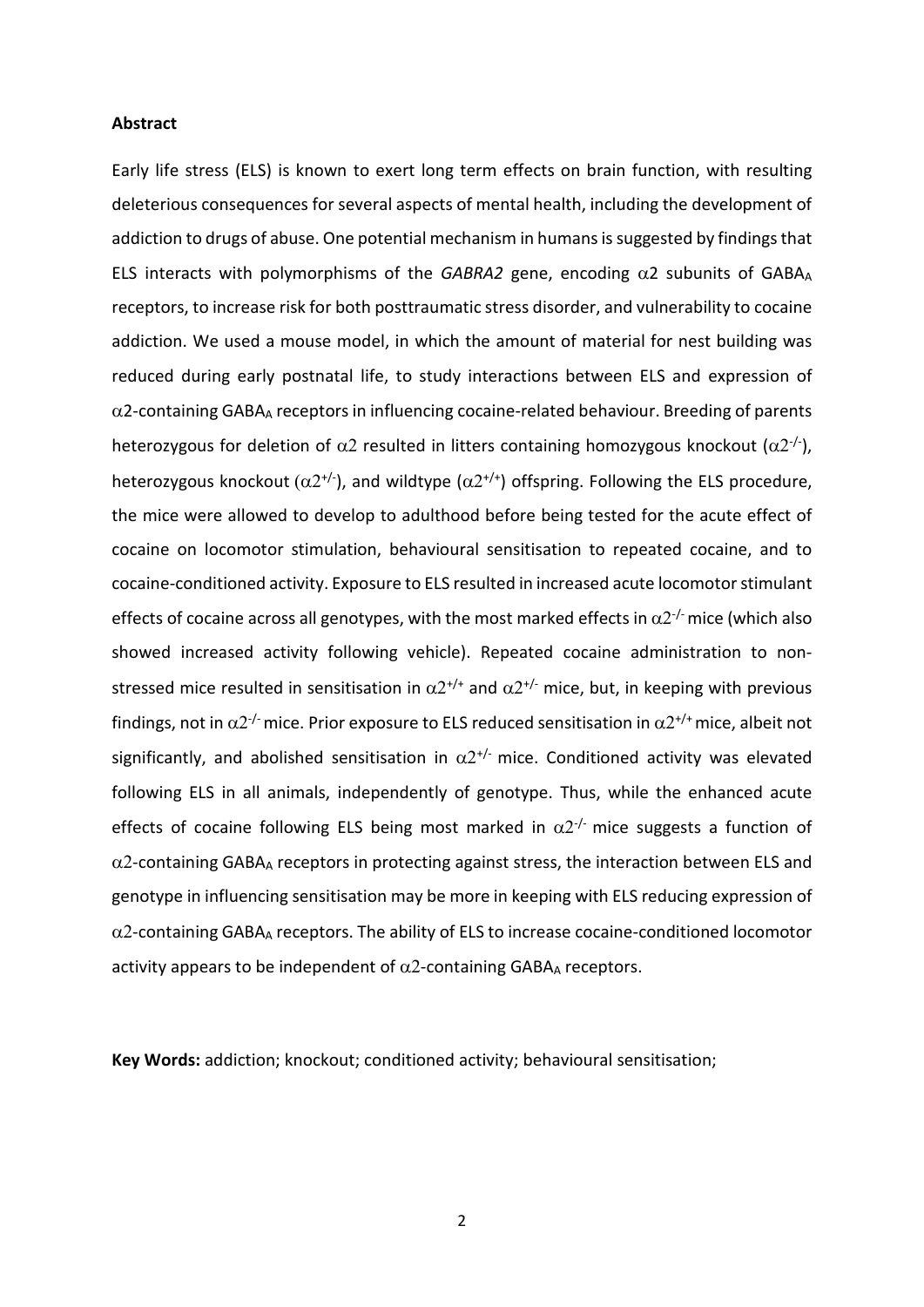#### **Introduction**

Considerable evidence associates variations in the  $GABRA2$  gene encoding the  $\alpha$ 2 subunit of GABAA receptors with the development of substance abuse disorders (see (Stephens et al., 2017) for a review). Thus, in human populations, Edenberg and colleagues (Edenberg et al., 2004) were the first to identify two haplotype blocks extending downstream from intron 3 within *GABRA2*, with the more common haplotype being a significant risk factor for alcohol dependence. Subsequently, other workers have reported supportive evidence (e.g. (Soyka et al., 2008), a more discrete association for only those alcoholics with concurrent illicit substance disorder (Agrawal et al., 2006), or with more general conduct disorders (Dick et al., 2006, Melroy et al., 2014). Nevertheless, the evidence is complex, and other researchers have found associations of *GABRA2* variants with substance abuse disorders that differ from these reports (e.g. (Covault et al., 2004, Lappalainen et al., 2005, Fehr et al., 2006), possibly indicating differing types of alcoholism, including those associated with high *vs*. low anxiety (Ducci et al., 2007, Enoch, 2008). Similar (though less extensive) findings suggest related associations of GABRA2 variants with cannabis abuse (Agrawal et al., 2008b), nicotine dependence (Agrawal et al., 2008a), and cocaine addiction (Dixon et al., 2010, Enoch et al., 2010). The Enoch et al (2010) study is particularly interesting as the association was strongest in individuals who had suffered childhood trauma, raising the possibility that *GABRA2* variants may contribute to the development of addictions by increasing vulnerability to early life stress, a factor known to contribute to adult addictive behaviour (Enoch, 2011, Cadet, 2016, Messina et al., 2008). Consistent with that idea, polymorphisms in *GABRA2* interact with early childhood trauma in increasing risk for PTSD (Nelson et al., 2009).

The possibility that GABRA2 variations contribute to vulnerability to early life stressful events is plausible. It has been known for some time that the anxiolytic action of benzodiazepines and barbiturates in rodents depends on their facilitation of transmission at GABAA receptors expressing α2 subunits, the protein encoded by *Gabra2* (Dias et al., 2005, Dixon et al., 2008, Low et al., 2000, Morris et al., 2006, Smith et al., 2012). More relevant to the current context, loss of  $α2$ -subunit expression leads to increased responsiveness to threatening events (Dixon et al., 2008), suggesting increased susceptibility to anxiety. Thus, we might speculate that impairment of transmission at  $\alpha$ 2-containing receptors may decrease resistance to stressful events in childhood, leading to more severe consequences for adult behaviour, including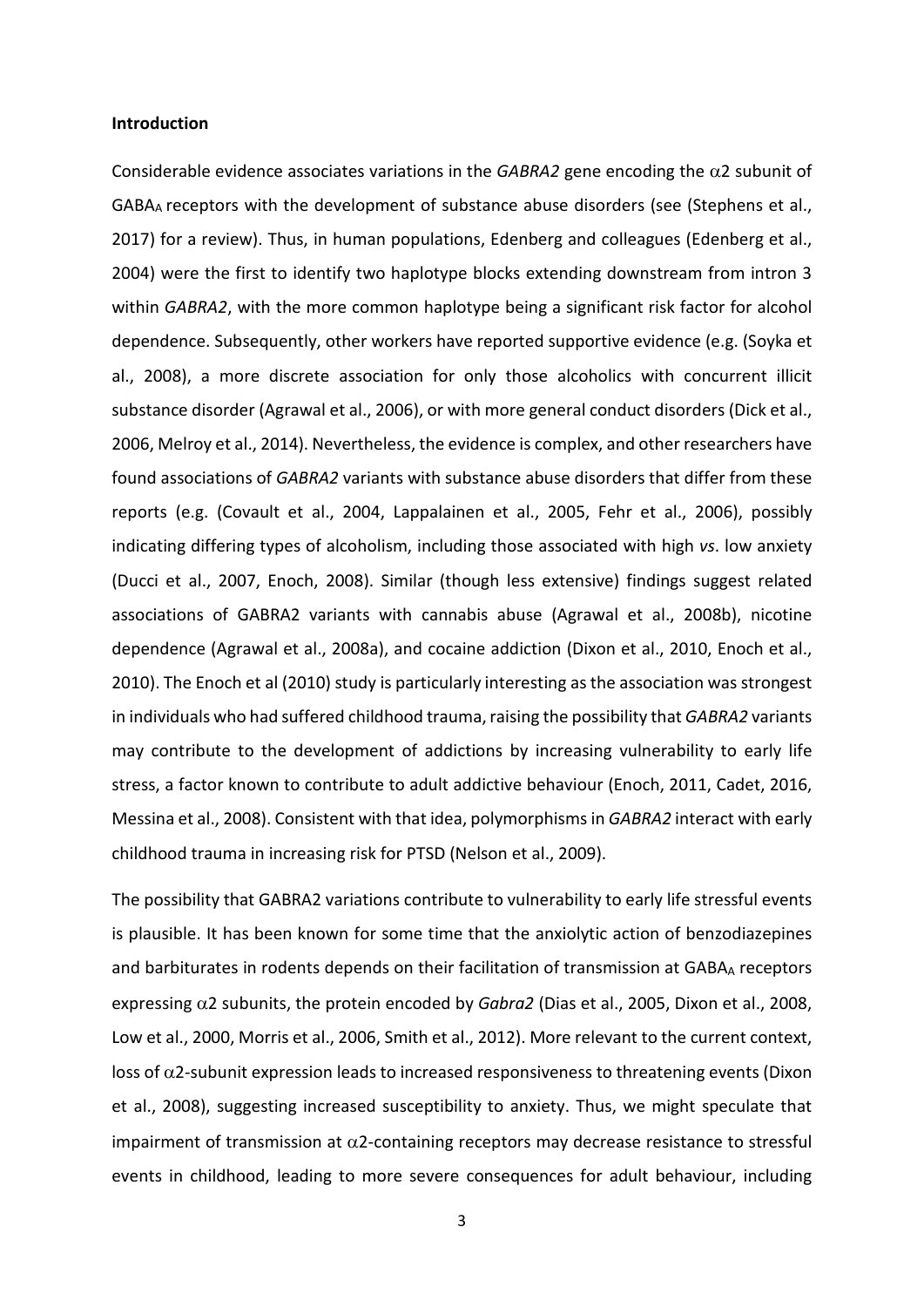vulnerability to substance abuse. Alternatively, there is evidence from rodent studies (Caldji et al., 2000, Hsu et al., 2003, Skilbeck et al., 2017, Mitchell et al., 2018) that early life stress itself affects expression levels of GABAA receptor subunits, especially  $\alpha$ 2 subunits (Mitchell et al., 2018). Importantly, these effects may be regionally different, and depend on the early life stress procedure used. Although, to date, there is little evidence to support either hypothesis in humans, it is worth noting that post-mortem studies of brains of alcoholic patients found lowered  $α2$ -subunit mRNA in the central nucleus of the amygdala (Cammarota et al., 1995). Further, expression of  $\alpha$ 2 mRNA is reduced in human neural cell cultures expressing the *GABRA2* haplotype associated with addictions (Lieberman et al., 2015).

We therefore investigated potential interactions between early life stress and expression of the Gabra2 gene in a mouse model, employing disrupted mother-pup interactions, in which we have previously shown that deletion of the gene encoding  $\alpha$ 2 subunits alters behavioural adaptations to cocaine (Dixon et al., 2010, Mitchell et al., 2018). A number of studies have already shown that early life stress alters both acute and sensitised responses to psychostimulants (Brake et al., 2004, Kikusui et al., 2005, Li et al., 2003, Marin and Planeta, 2004, Mitchell et al., 2018). In the current report, we extended our previous findings by breeding mice from parents heterozygous for deletion of  $\alpha$ 2 ( $\alpha$ 2<sup>+/-</sup>), so that the resulting litters contained a mixture of  $\alpha 2^{t/2}$ .  $\alpha 2^{t/2}$ , and  $\alpha 2^{-t/2}$  offspring, but ensuring that the mother's genotype did not contribute differentially to the stress manipulation (*i.e.,* our previous study bred either  $\alpha 2^{+/+}$  or  $\alpha 2^{-/-}$  parents to derive wildtype and knockout offspring, leaving open the possibility that the procedure gave rise to different levels of stress in the wildtype and knockout mothers. Indeed, we reported that  $\alpha$ 2<sup>-/-</sup> mothers showed altered mothering relative to wildtype mothers even under non-stress conditions (Mitchell et al., 2018). We then exposed half of the litters to early life stress (ELS) by reducing the bedding material available for nest building for 7 days, before rearing the mice to adulthood under standard conditions, at which time they entered behavioural testing. We predicted that mice exposed to ELS would show altered ability to sensitise to cocaine in adulthood, and that this change would be influenced by level of  $\alpha$ 2-expression.

#### **Materials and Methods**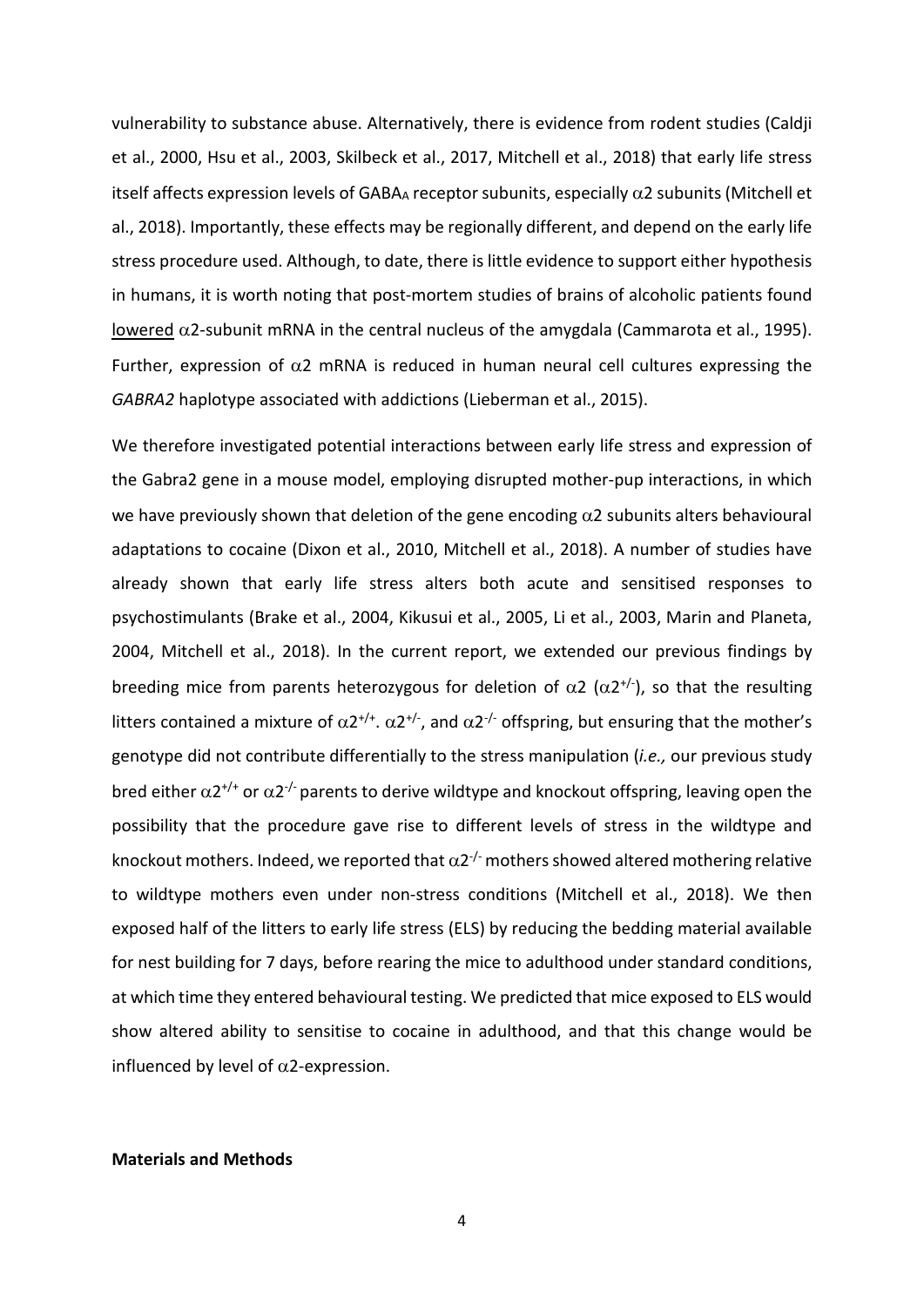#### **Animals**

α2-subunit knockout ( $α2^{-/2}$ ) mice were generated as previously described (Dixon et al., 2008) and have since been maintained on a mixed 50% C57BL/6J –50% 129SvEv background at the University of Sussex animal facility. Heterozygous pairings of virgin animals were used (n=80 pairs) in order to produce wildtype ( $\alpha 2^{+/+}$ ), heterozygous ( $\alpha 2^{+/-}$ ) and knockout ( $\alpha 2^{-/-}$ ) mice for experiments. Dams were single-housed except for a three-night mating period during which the sire was introduced.

#### **Early-life stress (ELS) model**

We replicated a procedure in which nesting material is reduced for one week during the early post-natal period. This model serves to disrupt the dam-pup interaction and is associated with several stress-related perturbations in adult mice (Rice et al., 2008). Once pregnancy was detected, two weeks after removal of the sire, individual cages were randomly assigned to either the control or stress condition. Cages were discretely monitored every 12 hours for the birth of pups. The day of birth was termed postnatal day (p) 0. On the morning of p2 litters were adjusted to six pups, at least one of which was female.

To initiate the stress procedure, dams and their litters were moved to clean cages (33 x 15 x 13cm). Control dams (n=37) were provided with a standard amount of sawdust (≈650 ml) and nesting material (one square of compressed cotton material measuring  $5 \times 5$  cm (Nestlet, Ancare, Manchester, UK). Stress dams (n=43), were provided with a reduced amount of bedding: Sawdust (≈50ml) was spread underneath a fine-gauge aluminium mesh platform, raised 1cm from the cage floor (0.4 x 0.9 cm mesh, Rudgewick Metals Ltd, Sussex, UK). One half of a Nestlet (5 x 2.5 cm) was provided additionally, placed atop the mesh. Litters remained undisturbed from p2 to p9. On p9 all litters were weighed and placed in fresh cages of a standard, control set-up. These cages were changed again once before weaning, which occurred at p21.

At weaning, genotyping was carried out. Following amplification by PCR, the presence of DNA was determined by gel electrophoresis, using primers for wildtype and knockout versions of the Gabra2 gene. Since the experimental stress manipulation was of the litter, each pup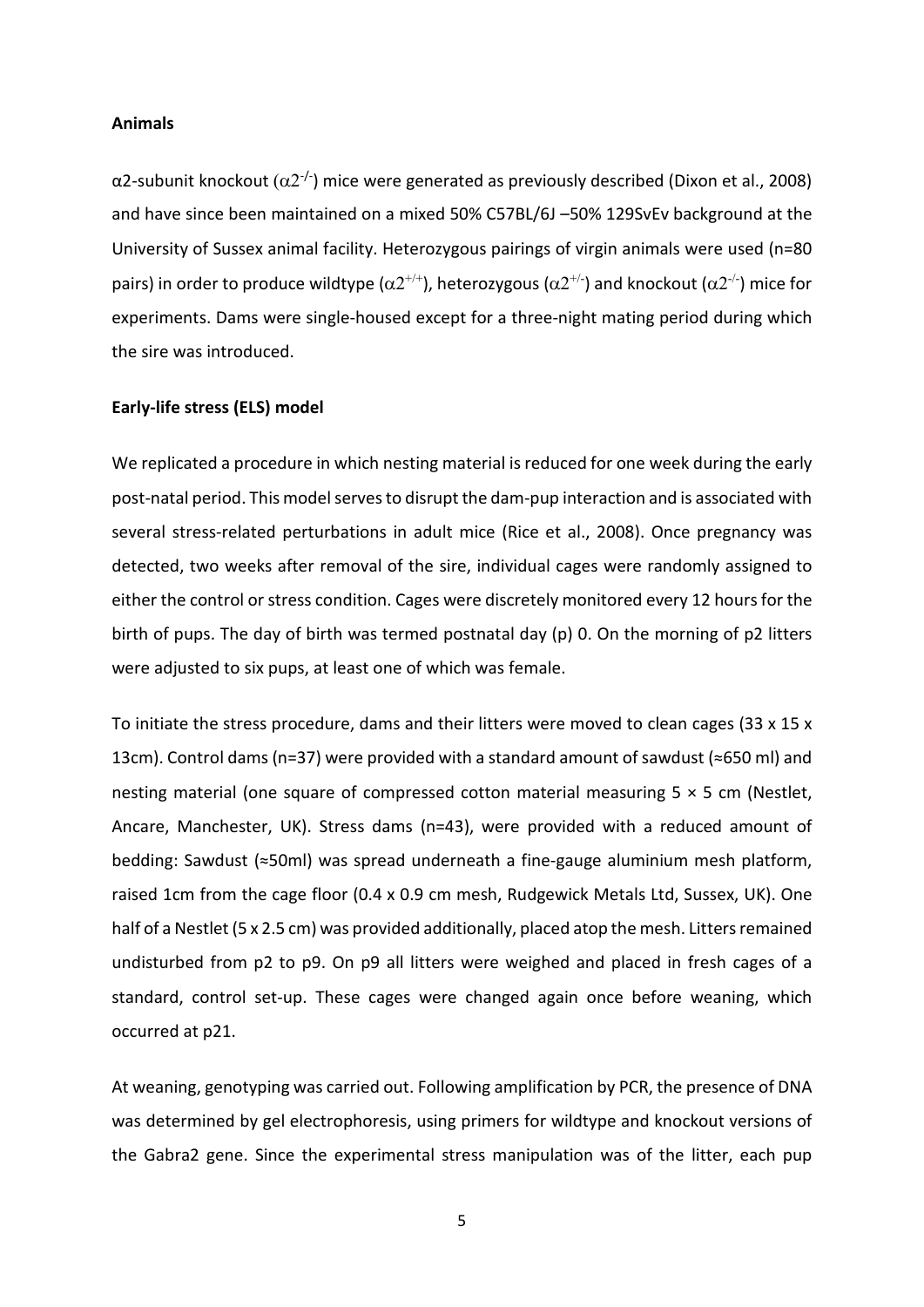within a litter must be considered a replicate (Abbey and Howard, 1973). For this reason, a maximum of one mouse per genotype per litter went forward into each experiment (some litters did not contain all three possible genotypes).

Experimental animals were housed in pairs or triplets. All animals were housed under a 12 hr light/dark cycle (lights on at 07:00) in a holding room with controlled temperature (≈21°C) and humidity (≈50%). Animals had *ad libitum* access to standard laboratory chow (Bekay Feeds, Hull, UK) and water within the home cage. All experiments were approved by the institutional ethics committee and were performed under United Kingdom legislation on animal experimentation (Animal [Scientific Procedures] Act, 1986) following ethical approval. All experiments took place between 08:00 and 13:00.

#### *Behavioural sensitisation to cocaine*

Male mice (n=157; 10 weeks old at the start of the experiment) were divided into 12 groups according to their early-life experience, genotype and the treatment group to which they had been assigned. Where a single litter (either ELS or control) contained more than one male from a particular genotype, a single representative of that genotype was chosen at random. This gave rise to the groups described in Table 1. Mice of different genotype and stress history were randomly allotted to each piece of apparatus and to time of testing within a day, both of which, however, remained the same for individual animals across testing days.

#### **Apparatus**

Locomotor activity was assessed using 16 black Perspex, circular runways (internal diameter, 11 cm; external diameter, 25 cm; height, 25 cm) atop a translucent platform. Illumination of the runways was achieved by 2 fluorescent tubes (T4, 30 watt) positioned above a translucent Perspex sheet suspended 20 cm above the runways. Animals were videoed from below through a translucent Perspex floor by a camera (Fire-i; UniBrain, Scorpion Vision Software, Hampshire, UK) that detected the moving shadow of the animal. Images were digitised, recorded and locomotor activity determined using in-house software written in Matlab (The MathWorks, Cambridge, UK). Overall distance traveled (m) was calculated.

#### **Drugs**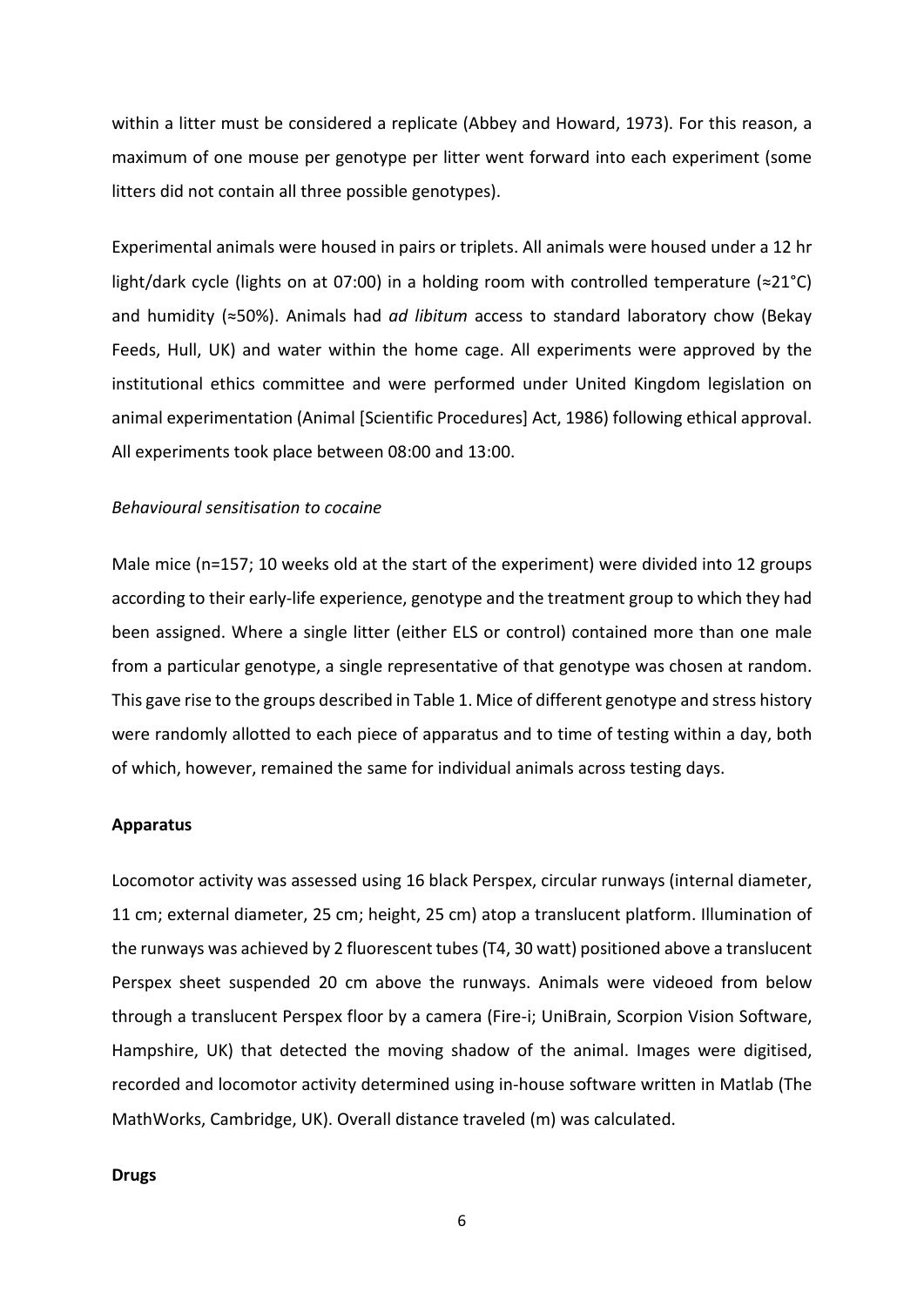Cocaine hydrochloride (Macfarlan Smith, Edinburgh, UK) was dissolved in 0.9% saline. Injections were administered at a volume of 10 ml/kg i.p.

#### **Procedure**

Mice were habituated to the circular runways in two, once-daily, sessions. Animals were removed from the apparatus after 30 minutes, returned to the home cage for 5 minutes (during which the apparatus was cleaned), and then placed in the runways again for a further 60 minutes. On the third day, following the 30 minute habituation session, mice were removed from the circular runways and were injected with vehicle (10 ml/kg saline i.p.) before being placed in the runway again. Activity was recorded for a further 60 min post-vehicle injection.

Mice then received repeated, intermittent injections of 10 mg/kg cocaine for 10 sessions, across 12 days (Monday-Friday, with a 2-day break at the weekend). Similarly to the habituation sessions, mice were habituated to the circular runways for 30 min, removed and then injected with cocaine. Activity was recorded for a further 60 min post-cocaine injection.

#### **Conditioned Activity**

Three days after the final sensitisation session, mice were habituated to the circular runways for 30 min, removed and then injected with vehicle. Activity was recorded for a further 60 min post-vehicle injection.

#### **Statistics**

Pup mortality under stress and non-stress conditions was compared using Chi-square tests. Body weights in the stress and non-stress conditions were compared at p9 and p21 (before genotyping) using Student t-tests, while 2-way analysis of variance (ANOVA) was used to assess consequences of stress vs. non-stress conditions, and genotype at p70. Acute responses to cocaine and conditioned activity were assessed by 3-way ANOVA, with early-life experience (control, stress), genotype (WT, HT, KO) and drug treatment (saline, cocaine) as between-subject factors. Development of behavioural sensitisation to cocaine was assessed *via* 4-way, mixed-factor ANOVA, with the same between-subject factors and the additional repeated measure of session (day 1 vs day 10 of cocaine treatment). Where significant ( $p \le$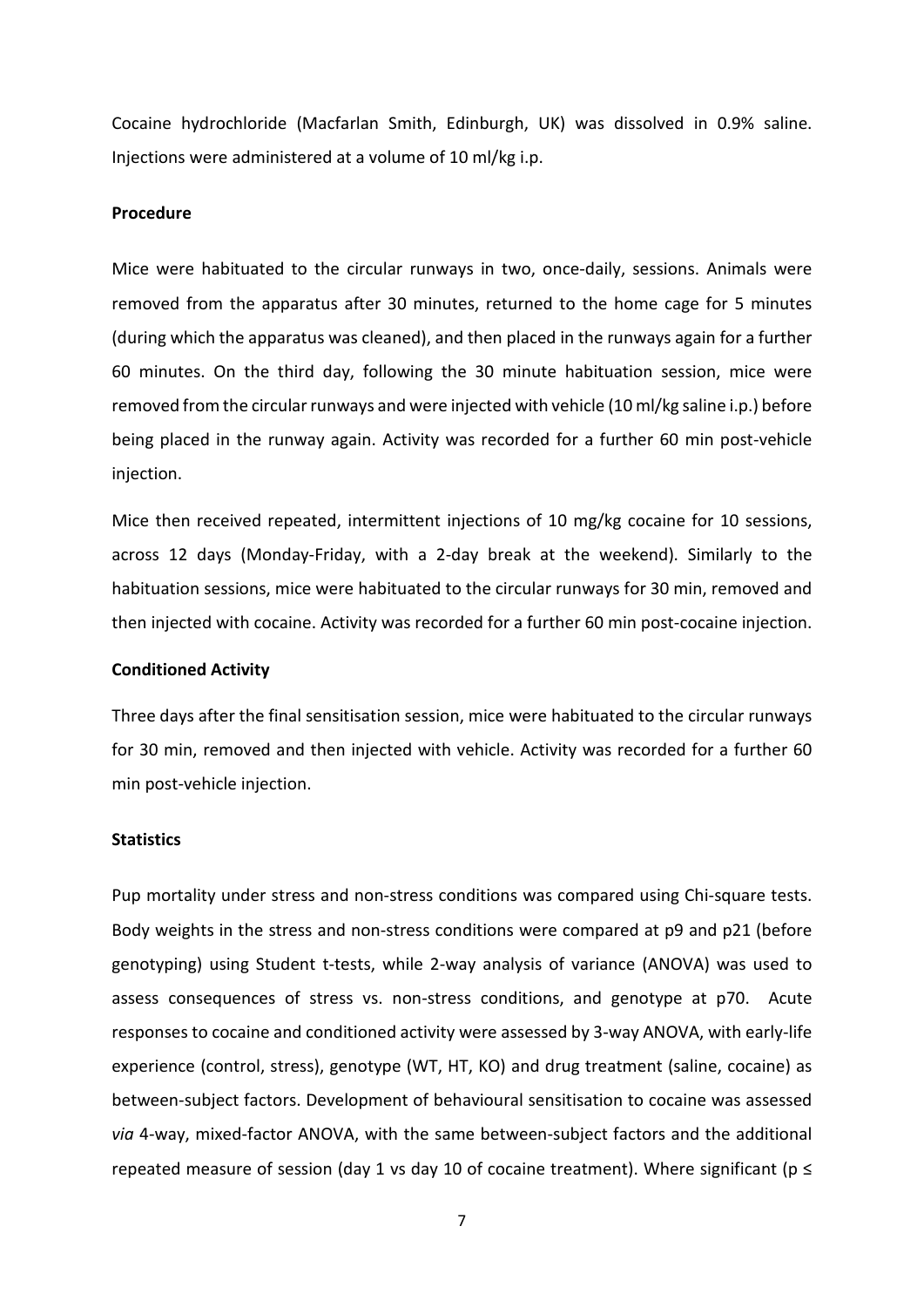0.05) main effects or interaction terms were found, further analysis was performed using ANOVA and individual between- or within-genotype comparisons by *t*-test.

#### **Results**

#### **Early life stress effects.**

*Pup mortality*. The mortality rate of pups was not significantly different between early-life stress (ELS) and non-stress breeding conditions (Fig. 1;  $\chi$ 2<sub>(1, n = 450)</sub> = 0.977, p = 0.323), with deaths at 1.93% and 0.86%, respectively.

*Pup weight*. Pups subjected to the ELS condition were significantly lighter in body weight at p9 (t(46) = 6.686, p < 0.001) and p21 (t(46) = 2.935, p < 0.01; Fig. 1A) than non-stressed controls. At p70 (Fig. 1B), stressed mice weighed significantly less than their non-stressed counterparts (main effect of ELS: F  $_{(1,150)}$  = 11.218, p < 0.001). Whilst KO mice weighed less than WT and HT (main effect of genotype: F  $_{(2.150)}$  = 22.981, p < 0.01; WT vs. KO: t(95) = 6.409,  $p < 0.001$ ; HT vs. KO: t(103) = 5.457,  $p < 0.001$ ), this was independent of the ELS condition implemented (non-significant ELS by genotype interaction:  $F_{(2,150)} = 0.252$ ,  $p = 0.777$ ).

#### **Behavioural sensitisation to cocaine**

*Habituation*. During habituation to the apparatus and injection procedure, all mice decreased their locomotor activity (Fig. 2; main effect of session: F  $_{(2,302)}$  = 73.768, p < 0.001). However, KO mice showed an increase in locomotor behaviour in response to the sham saline injection on session 3 (session by genotype interaction:  $F_{(4,302)} = 8.236$ , p < 0.001).

*Acute cocaine response*. On the first day of sensitisation, the locomotor response was higher in ELS compared to non-stressed animals (Fig. 2B; main effect of ELS: F  $_{(1,145)}$  = 22.753, p < 0.001; ELS by drug interaction:  $F_{(1,145)} = 23.510$ ,  $p < 0.001$ ). The increased locomotion was evident in response to cocaine administration (main effect of ELS:  $F_{(1,76)} = 22.466$ ,  $p < 0.001$ ) but not in vehicle treated groups (main effect of ELS:  $F_{(1,77)} = 0.083$ , p = 0.774). Locomotor activation was also higher in  $\alpha 2^{-1}$  animals (main effect of genotype: F<sub>(2,145)</sub> = 6.196, p < 0.01; Bonferroni *post hoc* comparison:  $p < 0.05$  compared to  $\alpha 2^{+/+}$ ), but this effect was independent of drug treatment or ELS condition (ELS by genotype interaction:  $F_{(2,145)} = 0.498$ ,  $p = 0.609$ ; genotype by drug interaction:  $F_{(2,145)} = 1.880$ , p = 0.156). No differences in locomotor activity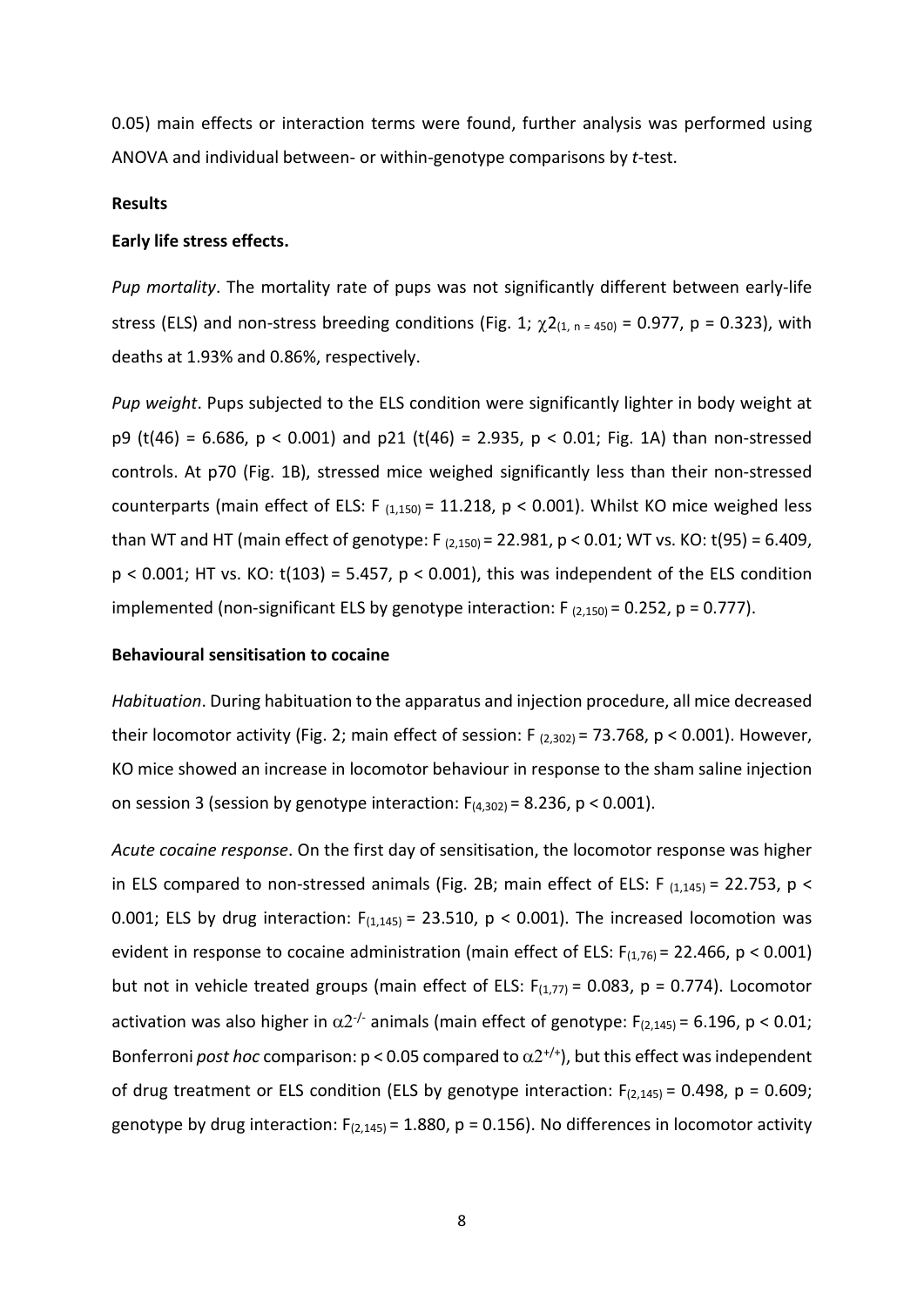between  $\alpha 2^{t/2}$  and  $\alpha 2^{t/2}$  following acute drug or vehicle administration were seen (Bonferroni *post hoc* comparison:  $p > 0.05$  compared to  $\alpha 2^{+/+}$ ).

*Sensitisation to cocaine.* The effects of ELS and genotype on repeated locomotor activity differed according to drug administration (Fig. 3A; session by ELS by drug interaction: F<sub>(9,1305)</sub> = 3.778,  $p$  < 0.001; session by genotype by drug interaction:  $F_{(9,1305)} = 3.008$ ,  $p$  < 0.001). Repeated saline administration resulted in a significant habituation (main effect of session:  $F_{(9,657)}$  = 5.748, p < 0.001) which did not differ according to either stress condition or genotype (day by ELS by genotype interaction:  $F_{(18,657)} = 0.446$ , p = 0.977). Repeated cocaine administration resulted in a significant sensitisation (main effect of session:  $F_{(9,648)} = 3.771$ , p < 0.001), which was reduced by prior exposure to ELS (ELS by session interaction:  $F_{(9,648)} =$ 3.605,  $p < 0.001$ ; main effect of ELS:  $F_{(1,72)} = 9.724$ ,  $p < 0.01$ ). The degree of sensitisation was altered according to genotype (genotype by session interaction:  $F_{(18,648)} = 3.374$ , p < 0.001), reflecting the previously reported absence of sensitisation in  $\alpha 2^{-1}$  mice. However, any genotype effects observed were not altered by exposure to the ELS paradigm (ELS by genotype by session interaction:  $F_{(18,648)} = 1.028$ ,  $p = 0.425$ ).

In order to test how exposure to ELS changed the degree of sensitisation, a measure of sensitisation was calculated by subtracting the acute response to cocaine on day 1 from the sensitised response on day 10 (Fig. 3B). The degree of sensitisation observed was sensitive to manipulations of ELS and genotype (ELS by genotype by drug interaction:  $F_{(2.157)} = 3.621$ , p < 0.05), which were present in cocaine treated groups (ELS by genotype interaction:  $F_{(2.78)}$  = 3.310,  $p < 0.05$ ) but not vehicle-treated animals (ELS by genotype interaction:  $F_{(2.79)} = 0.317$ , p = 0.729). Exposure to ELS did not affect the degree of sensitisation in  $\alpha 2^{+/+}$  (t<sub>(24)</sub> = 0.561, p = 0.132) or  $\alpha$ 2<sup>-/-</sup> mice (t<sub>(22)</sub> = -0.146, p = 0.885), but ELS significantly reduced the expression of sensitisation in  $\alpha 2^{+/}$  mice (t<sub>(26)</sub> = 3.838, p < 0.01).

*Conditioned activity.* The presence of conditioned activity was confirmed following the sensitisation procedure in a single session in which all mice received an injection of saline vehicle. An increased locomotion in animals previously treated with cocaine was found when compared to those previously treated with vehicle (Fig. 4; main effect of drug:  $F_{(1,145)} = 24.329$ ,  $p$  < 0.001). This effect was greater in stressed animals (main effect of ELS:  $F_{(1,145)} = 5.981$ ,  $p$  <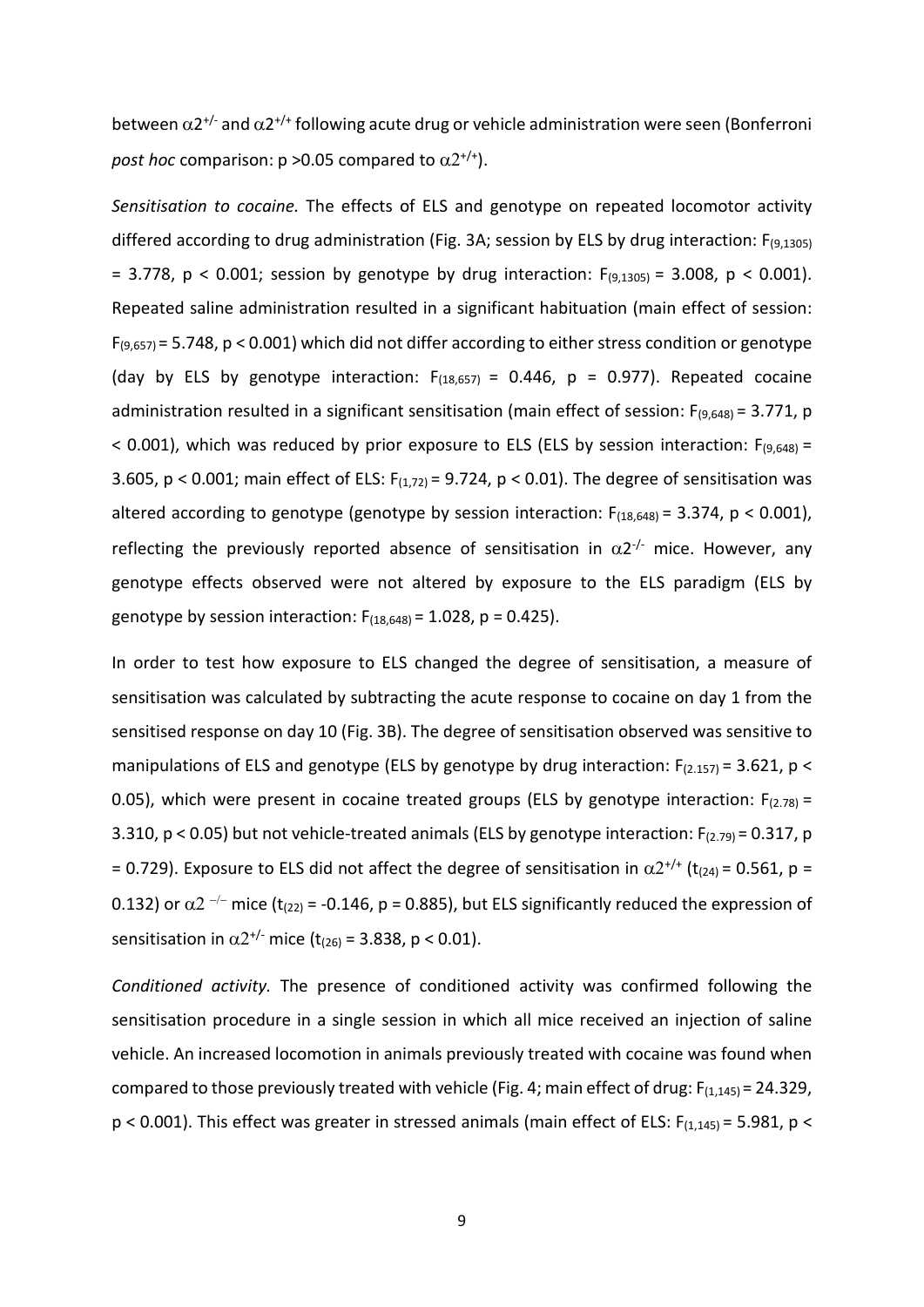0.05; ELS by drug interaction:  $F_{(1,145)} = 7.174$ , p < 0.05) and occurred to the same extent in all genotypes (ELS by drug by genotype interaction:  $F_{(2,145)} = 0.187$ , p = 0.829).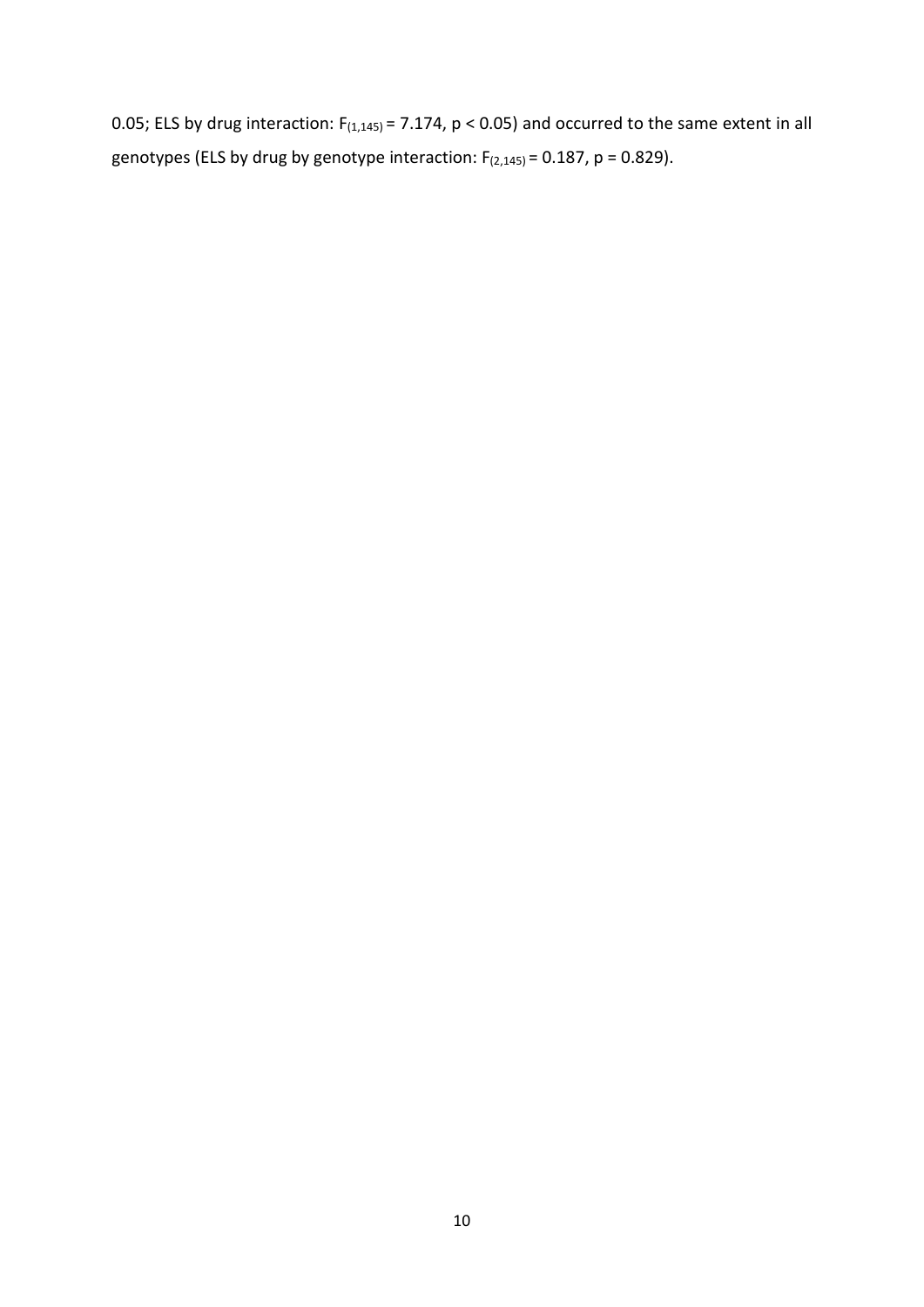#### **Discussion**

Our experiments reveal three different patterns of interaction between early life stress and GABA $_{A}$   $\alpha$ 2 receptors in determining responses to cocaine. Firstly, in keeping with our recent report (Mitchell et al., 2018), exposure to ELS resulted in increased acute effects of cocaine in stimulating locomotor activity in all genotypes. A similar increase in responsiveness to the acute effects of cocaine has also been reported in male (but not female) mice following a different method of inducing early life stress, repeated maternal separation (Kikusui et al., 2005), and in rats (Marin and Planeta, 2004). Similarly, another psychostimulant, amphetamine, given acutely induced a greater stimulant effect in adult rats previously subjected to ELS (Brake et al., 2004). On the other hand, others (Gracia-Rubio et al., 2016, Li et al., 2003) found no effects of maternal separation on responsivity to the acute locomotor stimulant effects of cocaine. The extent to which these different results reflect different methods of inducing early life stress is unclear.

In our experiment, ELS enhanced the acute effects of cocaine in all genotypes, suggesting that baseline levels of α2 receptors do not interact with stress to alter acute cocaine locomotion. Previous data have suggested that  $\alpha 2^{-1}$  mice are more sensitive to the acute locomotor effects of cocaine in stress conditions (Mitchell et al., 2018) . However, in the Mitchell *et al* experiments, ELS and  $\alpha 2^{-1}$  mice were tested independently in separate experiments, so that a direct comparison is not possible. In the current study, however,  $\alpha 2^{-1}$  mice were more sensitive to the effect of vehicle injection (no genotype x drug interaction), and also to a sham injection during the habituation procedure. That mice with lowered expression levels of the *Gabra2* gene may be more sensitive to stressful situations is consistent with our previous report of increased reactivity of  $\alpha$ 2<sup>-/-</sup> mice to a signal predicting shock (Dixon et al., 2008), and in keeping with our hypothesis. Interestingly, no difference was seen between heterozygous and wildtype mice, perhaps suggesting that a partial loss of  $\alpha$ 2-containing receptors is insufficient to influence cocaine sensitivity. (Note, accumbens *Gabra2* mRNA is reduced by approximately 50% in the heterozygous animals (Dixon et al., 2010), but we have no direct evidence whether number of  $\alpha$ 2-containing receptors was reduced).

The consequences of ELS for cocaine sensitisation were more complex. Repeated cocaine administration resulted in sensitisation and this was reduced by prior exposure to ELS (main effect of ELS), in keeping with both our previous work (Mitchell et al., 2018) and a previous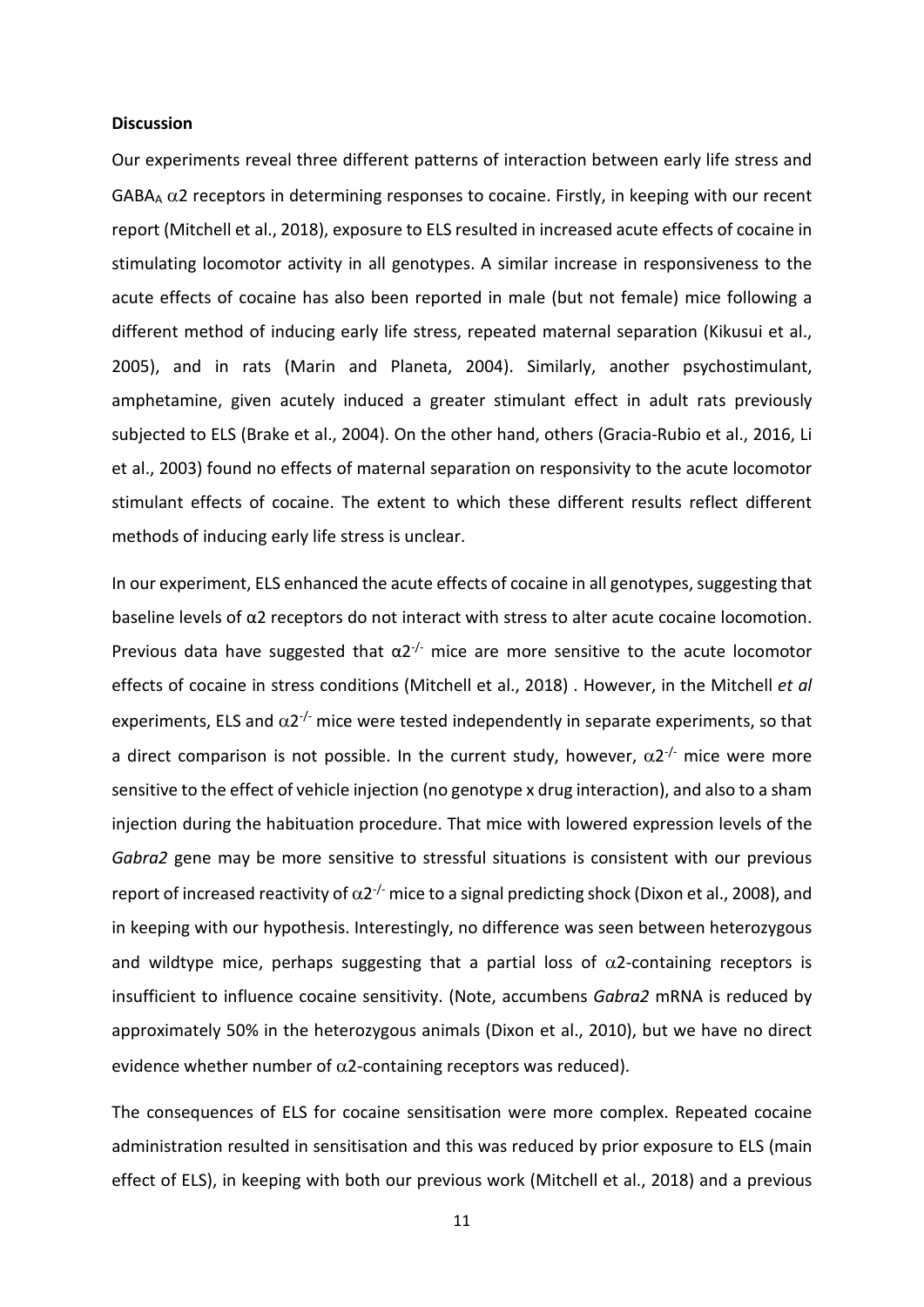report that ELS attenuated sensitisation in adulthood (Gracia-Rubio et al., 2016). Similarly, amphetamine, given acutely, induced a greater stimulant effect in adult rats subjected to ELS, but, whereas the amphetamine response showed sensitisation in controls, no such sensitisation was seen in the rats subjected to ELS (Brake et al., 2004). The extent to which an elevated acute response to cocaine following ELS masked subsequent sensitisation is not clear, though, in our study, the level of activity in the sensitised mice was certainly not at ceiling. However, in this study (and in contrast to (Mitchell et al., 2018)) there were no significant effects of ELS on sensitisation in either WT or  $\alpha$ 2<sup>-/-</sup> mice. (Although ELS reduced the degree of sensitisation in WT mice, in the present study the effect was not significant). Most importantly, ELS abolished sensitisation in the heterozygous  $\alpha 2^{t/-}$  mice, which had demonstrated a normal response to acute cocaine. Thus, in this respect, ELS impaired behavioural sensitisation in a way reminiscent of the effects of deletion of  $\alpha$ 2 (Dixon et al., 2010).

From the present behavioural data set, the interpretation of these findings remains speculative. Since  $\alpha 2^{-1}$  mice in the control, non-stress condition failed to show sensitisation, there was no opportunity for ELS to show an additional effect in the knockout mice. On the other hand,  $\alpha 2^{t/-}$  mice in the non-stress control group did not differ from WT controls in their response to repeated cocaine, suggesting that a partial loss of receptors was insufficient to give rise to altered response to cocaine. Nevertheless, following ELS exposure,  $\alpha$ 2<sup>+/-</sup> mice resembled  $\alpha$ 2<sup>-/-</sup> mice in that they no longer showed sensitisation, consistent with ELS effects adding to those of a partial loss of  $\alpha$ 2 receptors in the  $\alpha$ 2<sup>+/-</sup> animals (Dixon et al, 2010). Thus, the non-significant decrease in sensitisation in the  $\alpha 2^{+/+}$  mice following ELS might be consistent with that ELS reducing  $\alpha$ 2 expression, but still not sufficiently to significantly influence this behaviour.

In keeping with that hypothesis, we previously reported that ELS exposure results in a longlasting reduced expression and function of  $\alpha$ 2-containing GABA<sub>A</sub> receptors in nucleus accumbens core (Mitchell et al., 2018). While during rodent late embryonic development  $\alpha$ 2containing GABAA receptors are the predominant species, during early postnatal development  $\alpha$ 1-containing receptors become predominant (Fritschy et al., 1994). It is thus plausible that ELS may affect this developmental switch, resulting in reduced  $\alpha$ 2 levels.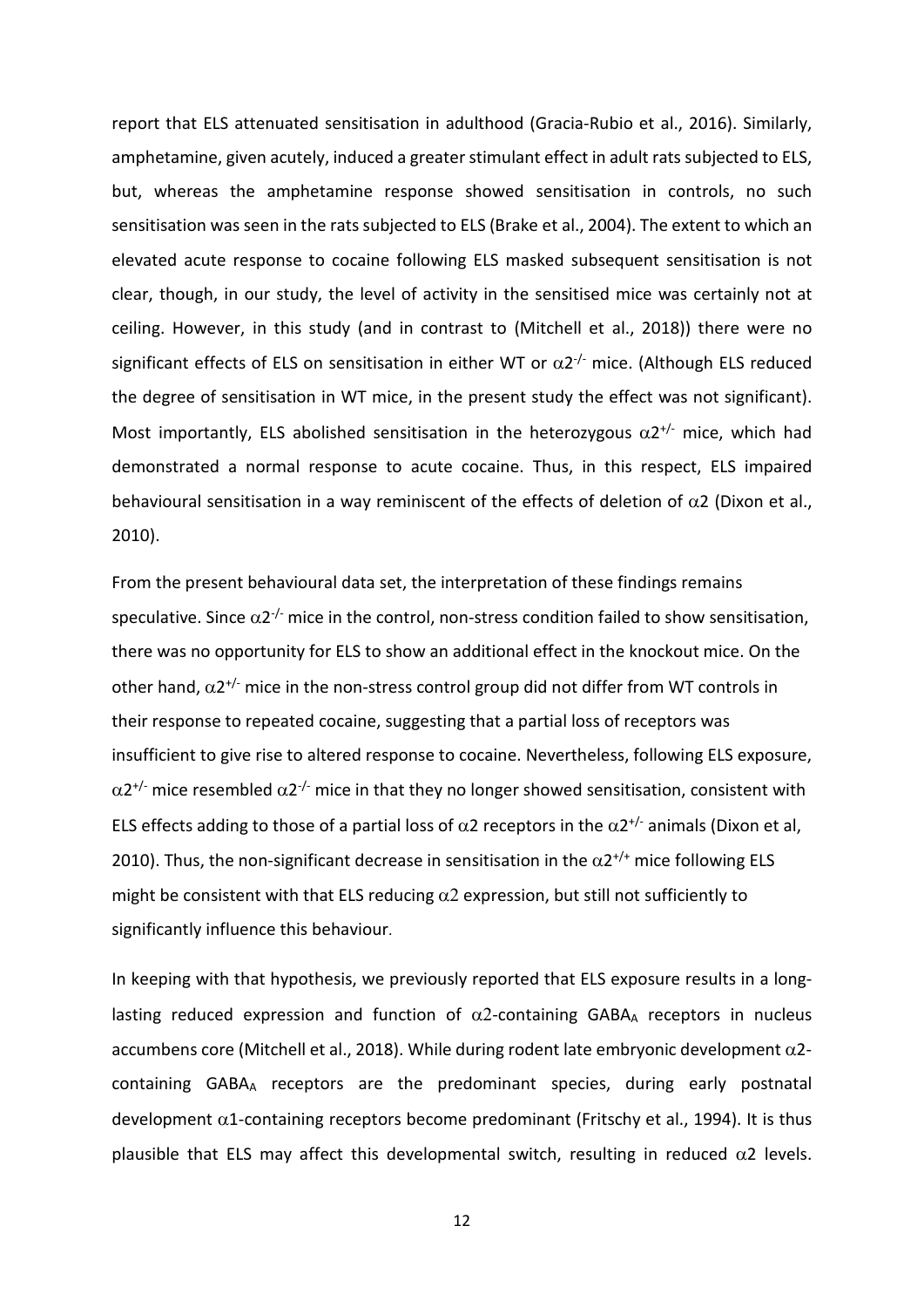However, others, using a different form of early life stress, have suggested an increased level of expression of  $\alpha$ 2 in other brain areas (amygdala and medial prefrontal cortex) (Gondre-Lewis et al., 2016). In keeping with that observation, brief (15 min) early life handling between P1 and P14 has been suggested to protect against the normal developmental replacement of α2 with α1 subunits, at least in cortical and thalamic areas (Skilbeck et al., 2017). Skilbeck et al. (2017) argue that their early-handling model provides a stress-protective effect, since such brief interventions can result in increased mother-pup interactions. In contrast, our procedure results in increased sorties of the mother out of the nest (Mitchell et al., 2018), accompanied by reduced licking, grooming and arched-back nursing, thereby inducing a more severe form of mother-pup separation (Rice et al., 2008). Thus, a potential explanation of the current behavioural data is that ELS influenced sensitisation by reducing  $\alpha$ 2 expression; while, in our experiment this effect was insufficient in  $\alpha 2^{+/+}$  mice to show a reliable effect on sensitisation, when ELS was combined with a presumed partial loss of  $\alpha$ 2 receptors in the heterozygous mice, the additive loss gave rise to a behavioural effect resembling that seen in  $\alpha$ 2<sup>-/-</sup> mice. (Note, in parallel experiments from our groups, but in a different animal unit, and using mildly different stress parameters, ELS prevented sensitisation in WT mice (Mitchell et al., 2018)).

The third observation of interest is that conditioned activity was elevated in all ELS groups, regardless of genotype, while deletion of  $\alpha$ 2<sup>-/-</sup> did not increase this conditioned behaviour. This finding implies an increased strength of conditioning following ELS that is independent of  $\alpha$ 2. In agreement, in no previous study have we have seen effects of manipulations of  $\alpha$ 2 on Pavlovian conditioning (e.g. (Dixon et al., 2010). Given the heightened acute locomotor response to cocaine following ELS it is possible that the increase in conditioned activity simply reflects the increased salience of the unconditioned stimulus in ELS mice (i.e. the increased activity under cocaine).

Thus, in summary, our data suggest that ELS increases the acute locomotor stimulant effects of cocaine. This ability of ELS to enhance the acute effects of cocaine was more marked in  $\alpha$ 2<sup>-</sup>  $\frac{1}{2}$  mice, consistent with animals without  $\alpha$  receptors being more reactive to ELS, an effect that may reflect a stress-protective effect of  $\alpha$ 2-containing GABA<sub>A</sub> receptors. Overall, ELS also reduced sensitisation, an effect that was largely attributable to ELS abolishing sensitisation in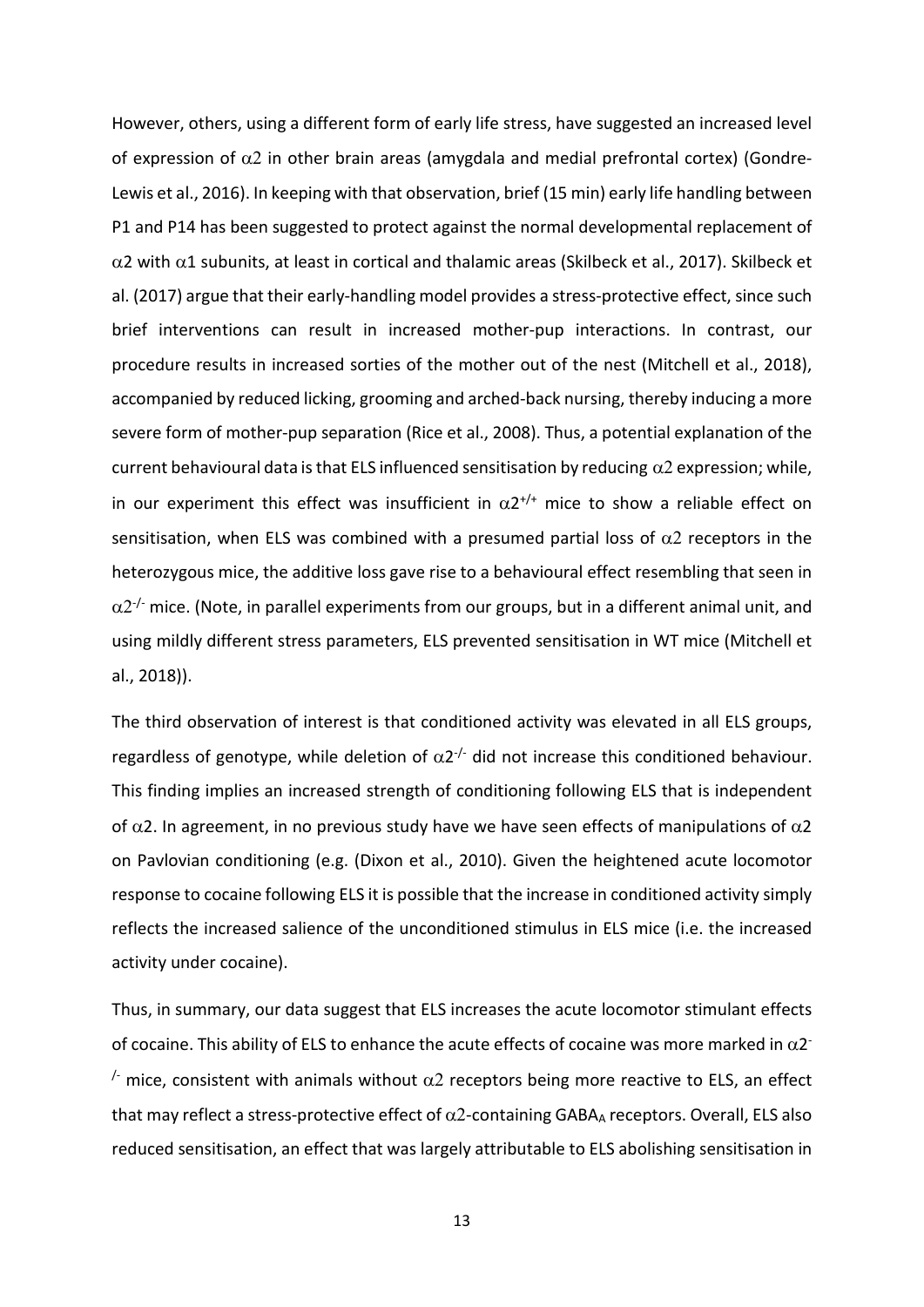the heterozygous  $\alpha 2^{t/-}$  mice, which had demonstrated a normal response to acute cocaine. Lastly, ELS enhanced conditioned activity independently of  $\alpha$ 2 genotype.

We interpret our findings in terms of ELS interactions with  $\alpha$ 2-containing GABAA receptors. However, ELS is known to have multiple long-term effects that might have contributed to our observations. In their characterisation of the ELS model employed here, Rice and colleagues (2008) report marked effects on hypothalamic-pituitary-adrenal (HPA) axis function during the stress procedure, some of which persist into adulthood. Thus, following ELS, steady-state corticotrophin releasing hormone (CRH) mRNA levels are reduced in adulthood, suggesting that the set-point of the HPA axis is reprogrammed during ELS, resulting in elevated basal plasma corticosterone. However, Gunn and colleagues previously reported facilitated glutamatergic innervation of the paraventricular CRF releasing neurons and increased expression of CRH at least at P20 following ELS (Gunn et al., 2013).

It is well known that prior stress exposure increases the stimulant effects of both psychostimulants and opioids, and that this effect is prevented by adrenalectomy (Deroche et al., 1992a, Deroche et al., 1992b, Deroche et al., 1993, Deroche et al., 1994) and reinstated by administration of corticosterone (Deroche et al., 1995). In keeping, pre-treatment with corticosterone facilitated cocaine sensitisation, though not the acute stimulant effect of cocaine, while adrenalectomy performed in adulthood completely blocked cocaine sensitisation (Prasad et al., 1998, Przegalinski et al., 2000). Repeated administration of corticosterone also induces sensitisation of the stimulant effects of another psychostimulant, amphetamine (Deroche et al., 1992a). Thus, it is plausible that persistent changes in corticosterone levels following ELS resulted in altered responses to cocaine in adulthood.

These phenomena have been suggested to reflect stress and corticosterone effects on dopaminergic transmission, as inhibiting corticosterone synthesis suppresses sensitisation of the increased dopamine response to cocaine in the accumbens (Rouge-Pont et al., 1995). In keeping, ELS has been reported to exert complex effects on various dopaminergic markers following cocaine exposure, with some evidence for increased cocaine-induced dopamine turnover following ELS (Gracia-Rubio et al., 2016). Possibly consistent with that observation, reduced binding of the dopamine transporter (DAT) ligand [3H]WIN 35,428 in accumbens and caudate-putamen of adult rats previously subjected to maternal separation has been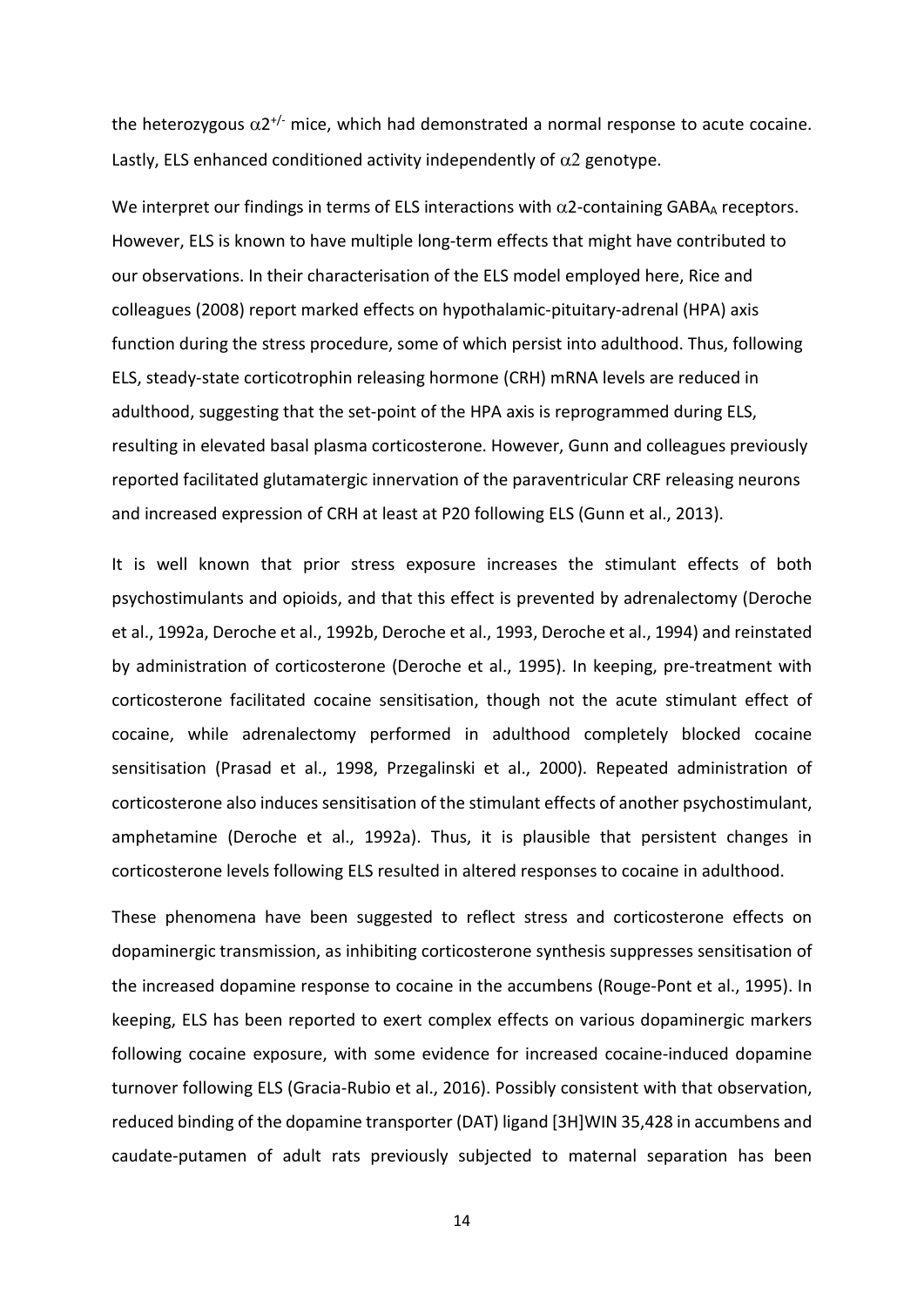reported (Brake et al., 2004), suggesting impaired dopamine reuptake. In contrast, these authors found no differences between the ELS animals and their handled controls in [<sup>3</sup>H]raclopride (D2-like receptors) or [<sup>3</sup>H]SCH23390 (D1-like receptors) binding, suggesting no effects on dopamine receptor density.

However, the effects of corticosterone on dopaminergic transmission may not necessarily reflect changes in dopamine neurons themselves. One report (Ambroggi et al., 2009) indicates, instead, that there is a loss of glucocorticoid receptors from dopaminoceptive neurons (i.e., in striatum, medium spiny neurons (MSNs)), and in particular those neurons expressing dopamine D1-receptors. MSNs have a high density of  $\alpha$ 2-containing GABAA receptors (Dixon et al, 2010), and behavioural sensitisation can be induced by directly activating accumbal  $\alpha$ 2-containing GABAA receptors (Morris et al., 2008, Dixon et al., 2010). Since corticosterone administration is known to decrease expression of  $\alpha$ 2 subunits (Skorzewska et al., 2014), a plausible account of our findings might be that ELS acts to increase corticosterone levels, thereby decreasing  $\alpha$ 2 expression on D1-expressing medium spiny neurons.

While the loss of glucocorticoid receptors (Ambroggi et al., 2009) might suggest an influence on transcription via nuclear steroid receptors, an alternative mechanism might involve the conversion of corticosterone to neurosteroids acting at GABAA-receptors (Brown et al., 2016). Blocking the enzyme  $5\alpha$ -reductase, which catalyses the main rate-limiting step in neurosteroid synthesis, in accumbens prevents the effects of dopaminergic drugs acting at D1 receptors (Frau et al., 2016). Thus, heightened levels of corticosterone might enhance the effects of dopaminergic agents such as cocaine by facilitating neurosteroid synthesis.

Although it is plausible that ELS achieves its effects on cocaine's actions by affecting expression of  $\alpha$ 2 subunits of GABA<sub>A</sub> receptors by chronically increasing levels of corticosterone, we cannot exclude alternative accounts. In the present experiments, ELS was applied in the mouse during early postnatal life, and it is unclear whether this particular timing is of significance. An augmentation of the locomotor response to cocaine has also been reported when the stressful procedure was carried out for 10 days, starting at postnatal day 25 (Lepsch et al., 2005), while adult exposure to stress also has profound influence on cocaine's effects, as outlined above. Thus, relating the present findings to the observation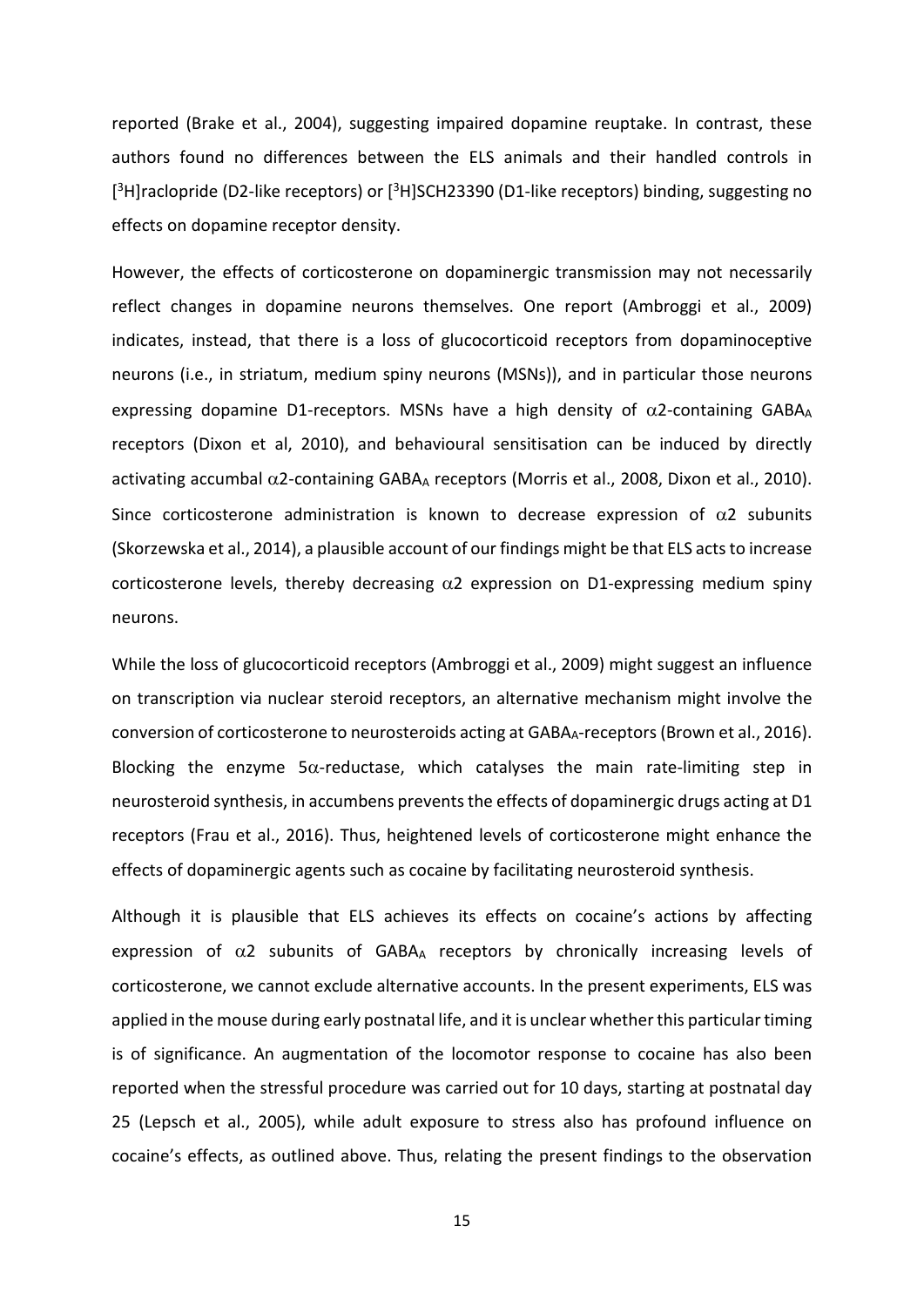that the association between GABRA2 haplotypes and the development of cocaine addiction was strongest in individuals who had suffered childhood trauma (Enoch et al., 2010) is difficult. As well as being unsure whether the effects we observe are restricted to imposition of stress during early postnatal days in the mouse, it should be considered that brain development in the mouse and human is rather different, with the mouse immediate postnatal period perhaps better related to human embryonic brain development in the third trimester of pregnancy. However, it is difficult to draw close parallels between particular aspects of development in mouse and human, and it is plausible that our mouse postnatal stress model encapsulates an earlier period in development of human neuronal systems employing  $\alpha$ 2-containing GABAA receptors.

Lastly, it is important to point out some limitations of our study. Firstly, we tested only male mice, as including females would have made the breeding and ELS procedure impossibly unwieldy. However, especially given reports that male and female mice may show different responses to early life stress (Kikusui et al., 2005), it would be important to carry out similar experiments in the future using female mice. Secondly, the ELS procedure resulted in significantly lowered body weights in the pups throughout development and at testing. However, these effects on body weight were small. Furthermore, whereas we saw reduced sensitisation following ELS, a period of undernutrition during the first postnatal weeks, which resulted in permanent changes in body composition and brain function, has been reported to enhance amphetamine sensitisation (Brioni et al., 1986). Most importantly, the current data set does not include direct measures of expression or function of  $\alpha$ 2-containing GABAA receptors. We have addressed this question in a previous publication (Mitchell et al., 2018).

#### **Acknowledgements**

The study was supported by the Medical Research Council U.K. (G0802715 & G1000008). The work was performed within the MRC Addiction Cluster "GABAA receptors in neurobiology of drug and alcohol addictions". We thank Dr. T. Rosahl (Merck Sharp Dohme) for providing the α2-/- mice.

The authors declare they have no conflicts of interests.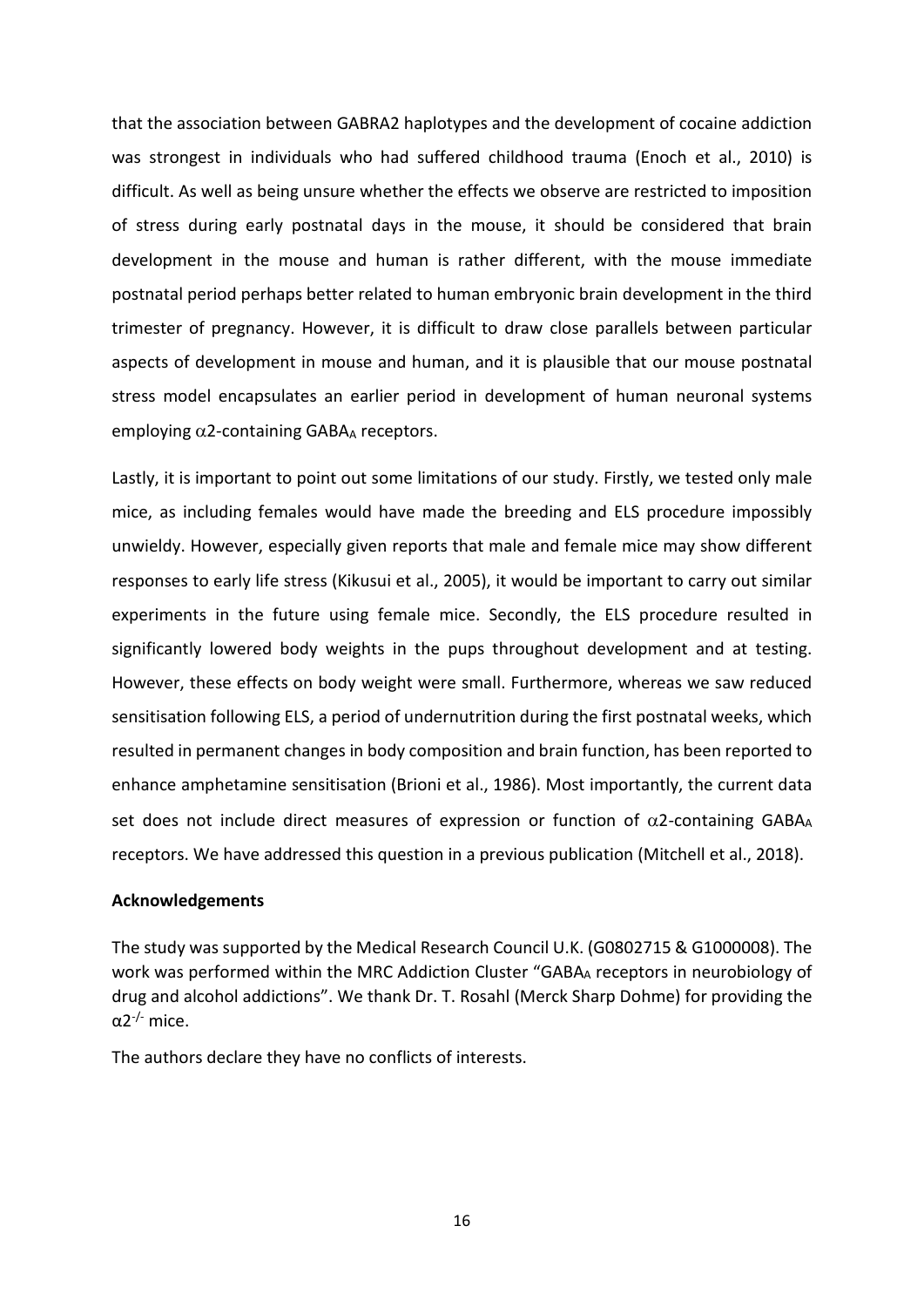#### **Table and Figure Legends**

**Table 1:** Make up of experimental groups. WT indicates mice with the genotype  $\alpha 2^{+/+}$ , HT:  $\alpha$ 2<sup>+/-</sup>, KO:  $\alpha$ 2<sup>-/-</sup>. n values represent the number of mice per condition

Figure 1: Left panel: Pups subjected to the ELS condition (S) were significantly lighter in body weight at p9 and p21 than control animals (NS). At p70, ELS mice weighed significantly less than their non-stressed counterparts. Whilst KO mice weighed less than WT and HT, this was independent of the ELS condition implemented.

**Figure 2:** Locomotor activity (metres travelled) during 2 days of habituation to the chamber and a single i.p. administration of saline (left panel) and following acute administration of cocaine (10 mg/kg) or its vehicle (right panel) in wildtype (WT),  $\alpha$ 2<sup>-/-</sup> (KO) and heterozygous (HT) mice. During habituation to the apparatus and injection procedure, all mice decreased their locomotor activity. However, KO mice showed an increase in locomotor behaviour in response to the sham saline injection on session 3 (session by genotype interaction:  $F_{(4,302)} =$ 8.236, p < 0.001).

*Acute cocaine response*. On the first day of sensitisation, the locomotor response was higher in ELS compared to non-stressed animals (right panel; main effect of ELS: F  $_{(1,145)}$  = 22.753, p < 0.001; ELS by drug interaction:  $F_{(1,145)} = 23.510$ ,  $p < 0.001$ ). The increased locomotion was evident in response to cocaine administration but not in vehicle treated groups (main effect of ELS. Locomotor activation was also higher in KO ( $\alpha$ 2<sup>-/-</sup>) animals compared to WT ( $\alpha$ 2<sup>+/+</sup>)), but this effect was independent of drug treatment or ELS condition.

**Figure 3. A.** The effects of ELS and genotype on repeated locomotor activity differed according to drug administration (session by ELS by drug interaction:  $F_{(9,1305)} = 3.778$ , p < 0.001; session by genotype by drug interaction:  $F_{(9,1305)} = 3.008$ , p < 0.001). Repeated saline administration resulted in a significant habituation which did not differ according to either stress condition or genotype (day by ELS by genotype interaction:  $F_{(18,657)} = 0.446$ ,  $p = 0.977$ ). Repeated cocaine administration resulted in a significant sensitisation, which was reduced by prior exposure to ELS (ELS by session interaction:  $F_{(9,648)} = 3.605$ , p < 0.001; main effect of ELS:  $F(1,72) = 9.724$ ,  $p < 0.01$ ). The degree of sensitisation was altered according to genotype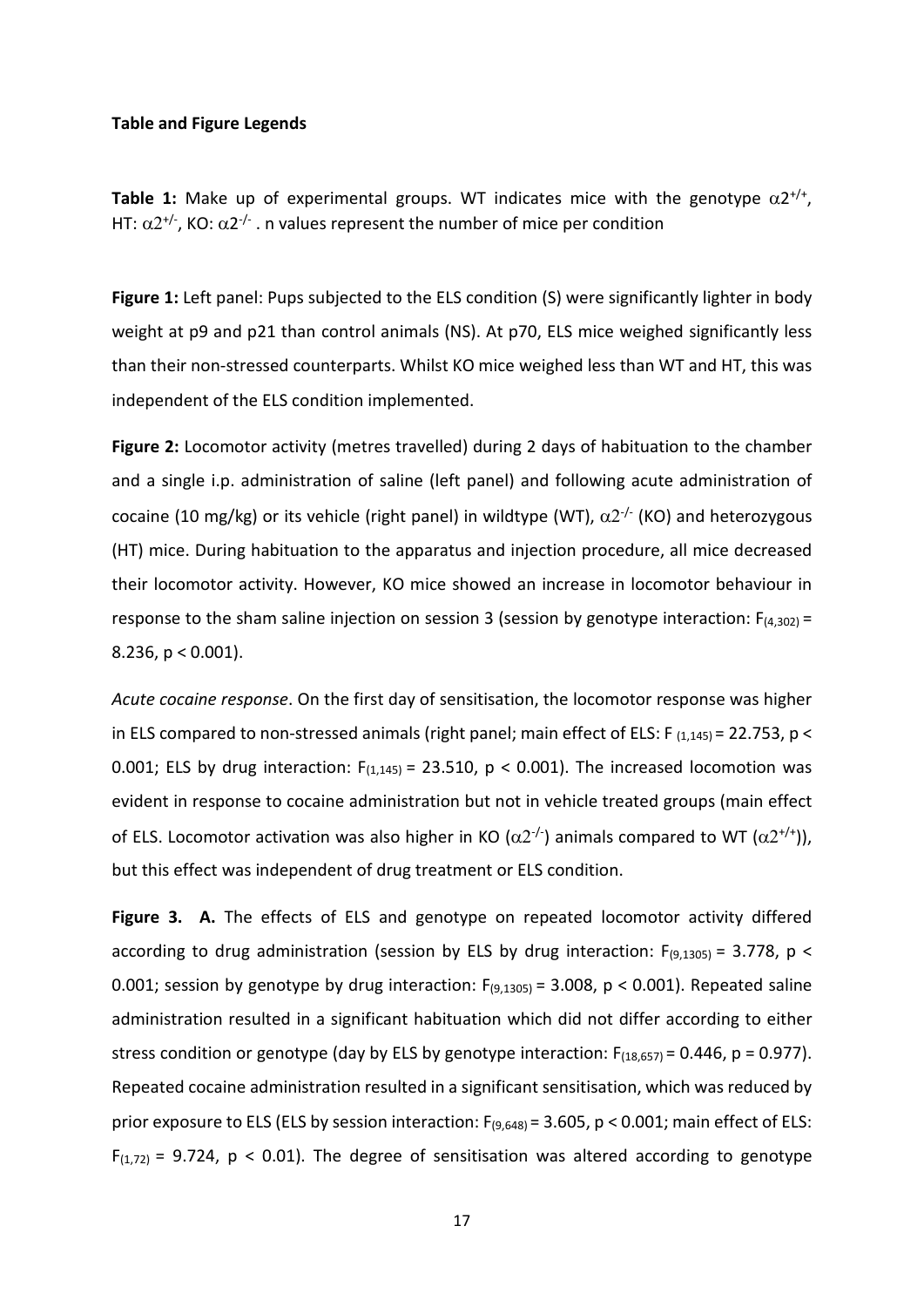(genotype by session interaction:  $F_{(18,648)} = 3.374$ , p < 0.001), reflecting the previously reported absence of sensitisation in  $\alpha 2^{-1}$  mice. However, any genotype effects observed were not altered by exposure to the ELS paradigm (ELS by genotype by session interaction:  $F_{(18,648)} =$ 1.028,  $p = 0.425$ ).

**B:** In order to test how exposure to ELS changed the degree of sensitisation, a measure of sensitisation was calculating by subtracting the acute response to cocaine on day 1 from the sensitised response on day 10. The degree of sensitisation observed was sensitive to manipulations of ELS and genotype (ELS by genotype by drug interaction:  $F_{(2.157)} = 3.621$ , p < 0.05), which were present in cocaine treated groups (ELS by genotype interaction:  $F_{(2.78)} =$ 3.310,  $p < 0.05$ ) but not vehicle-treated animals (ELS by genotype interaction:  $F_{(2.79)} = 0.317$ , p = 0.729). Exposure to ELS did not affect the degree of sensitisation in  $\alpha 2^{+/+}$  or  $\alpha 2^{-/-}$  mice. \* ELS significantly reduced the expression of sensitisation in  $\alpha 2^{t/-}$  mice (p < 0.01).

WT:  $α2^{+/+}$ ; HT:  $α2^{+/}$ ; KO:  $α2^{-/-}$ 

**Figure 4:** The presence of conditioned activity was confirmed following the sensitisation procedure in a single session in which all mice received an injection of saline vehicle. An increased locomotion in animals previously treated with cocaine was found when compared to those previously treated with vehicle. This effect was greater in stressed animals (main effect of ELS:  $F_{(1,145)} = 5.981$ ,  $p < 0.05$ ; ELS by drug interaction:  $F_{(1,145)} = 7.174$ ,  $p < 0.05$ ) and occurred to the same extent in all genotypes.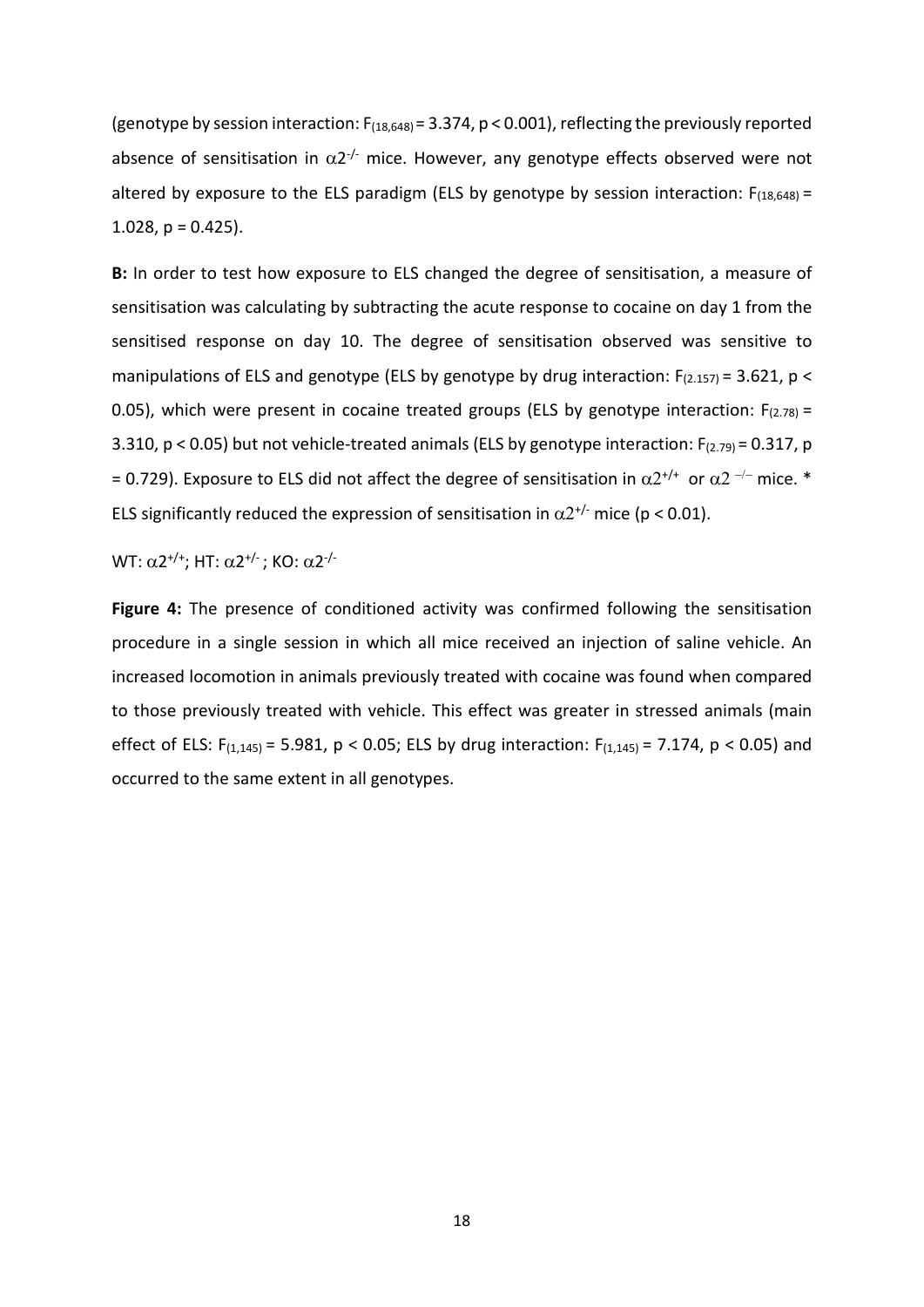## **Table 1**

| Early-        |          |           |    |
|---------------|----------|-----------|----|
| life          | Genotype | Treatment | n  |
| Control       | WT       |           | 12 |
|               | НT       | Saline    | 12 |
|               | KO       |           | 11 |
|               | WT       |           | 12 |
|               | HT       | Cocaine   | 13 |
|               | KO       |           | 12 |
| <b>Stress</b> | WT       |           | 12 |
|               | НT       | Saline    | 20 |
|               | KO       |           | 12 |
|               | WT       | Cocaine   | 14 |
|               | НT       |           | 15 |
|               | KO       |           | 12 |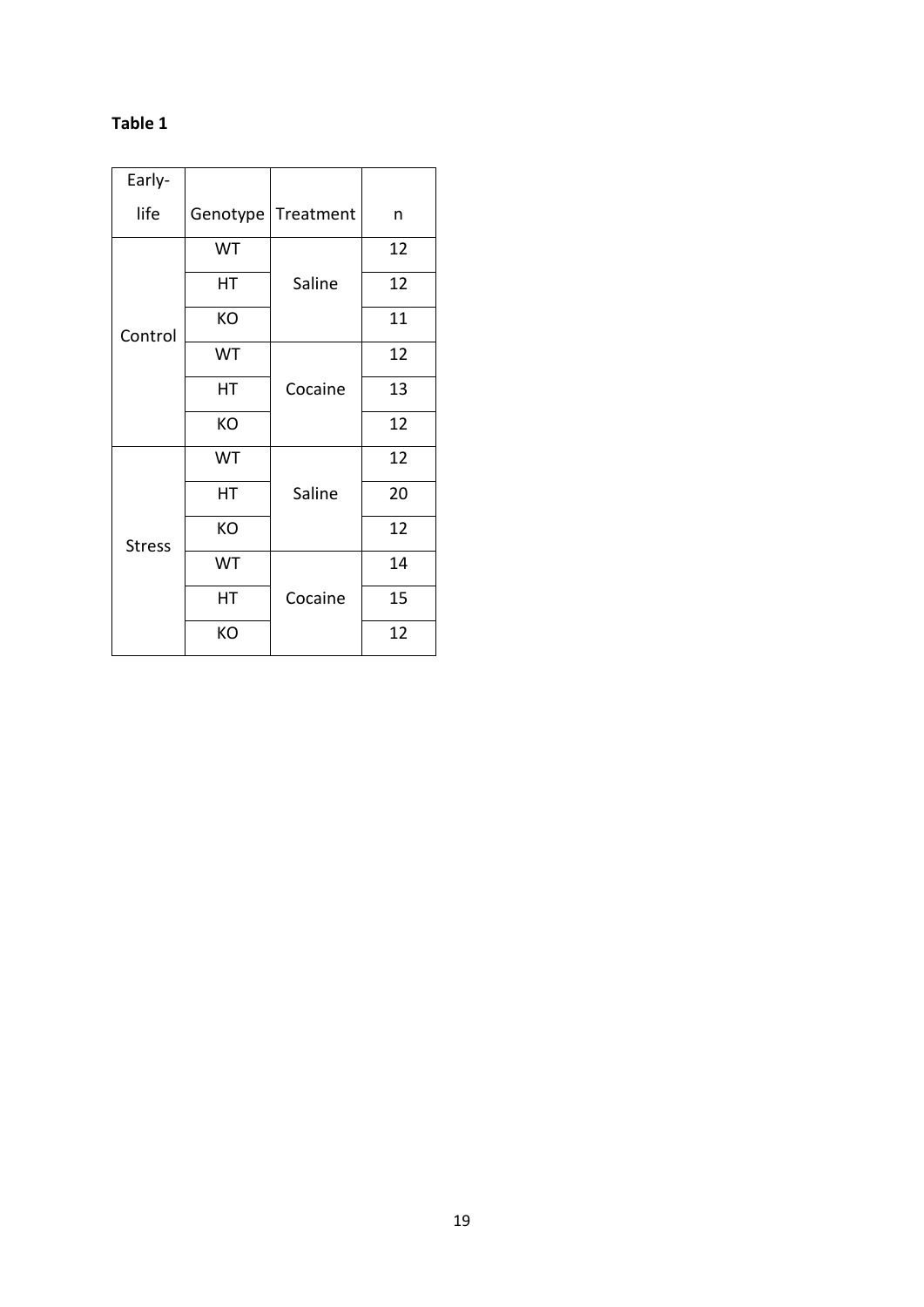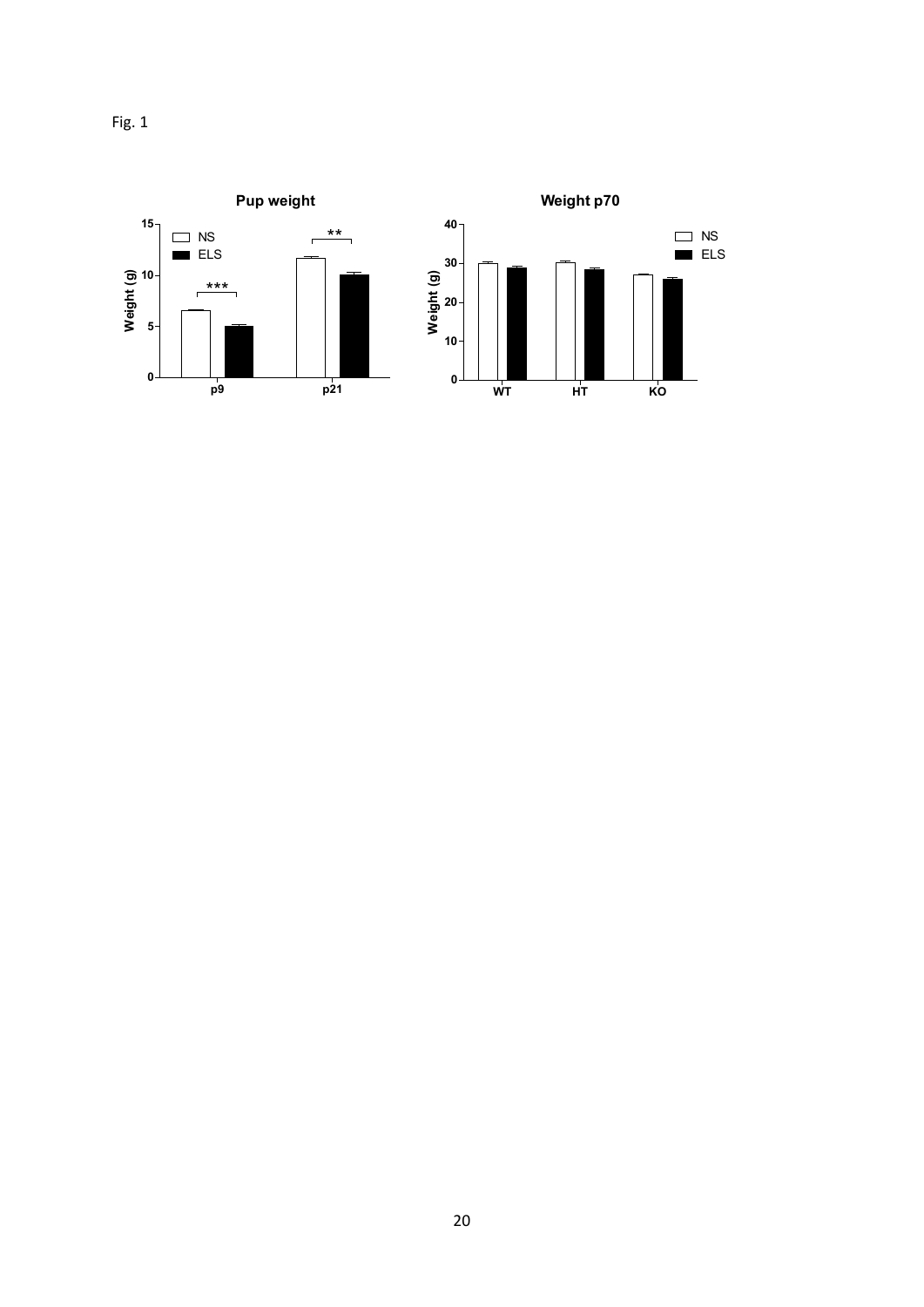Fig. 2



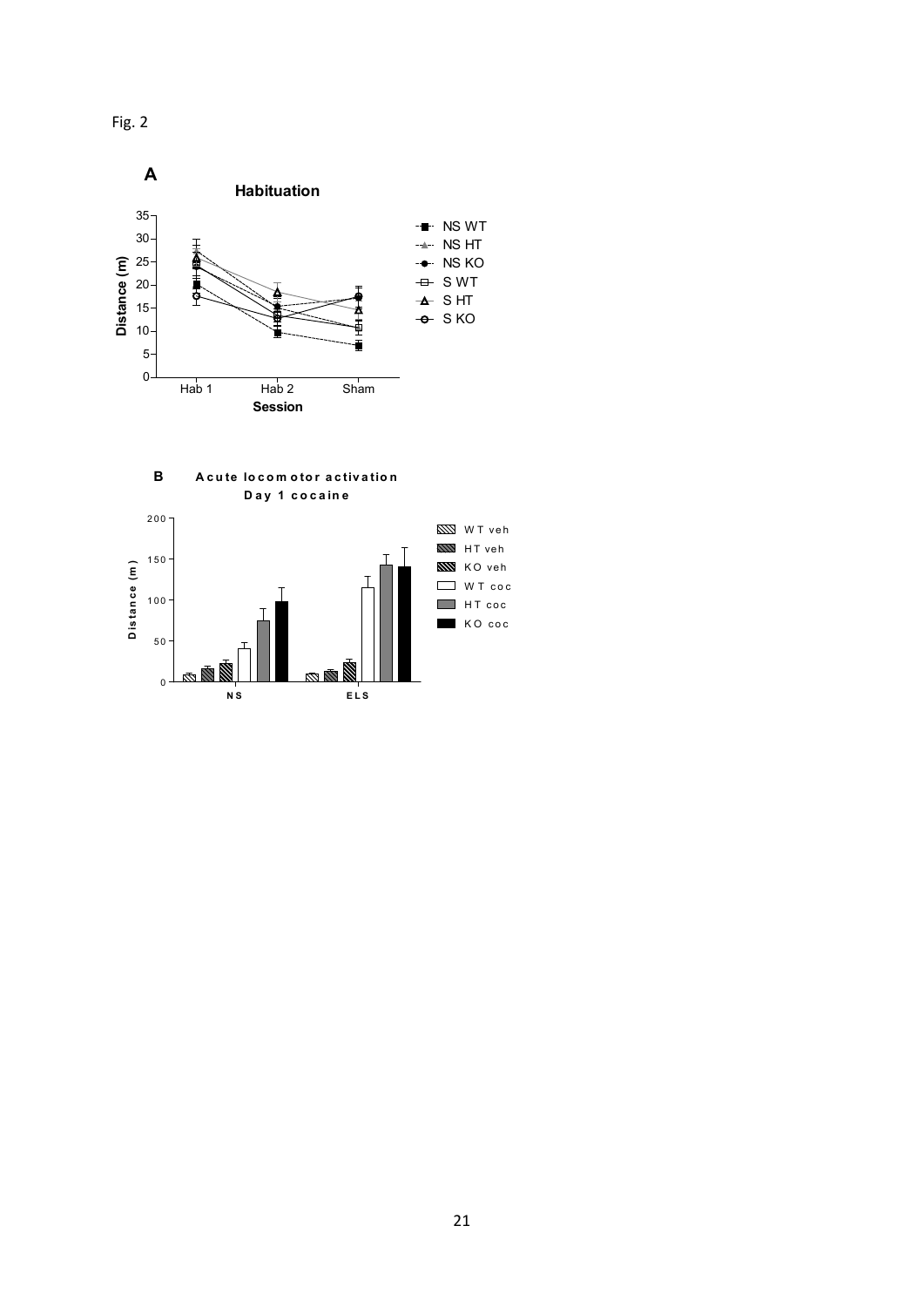



Fig. 3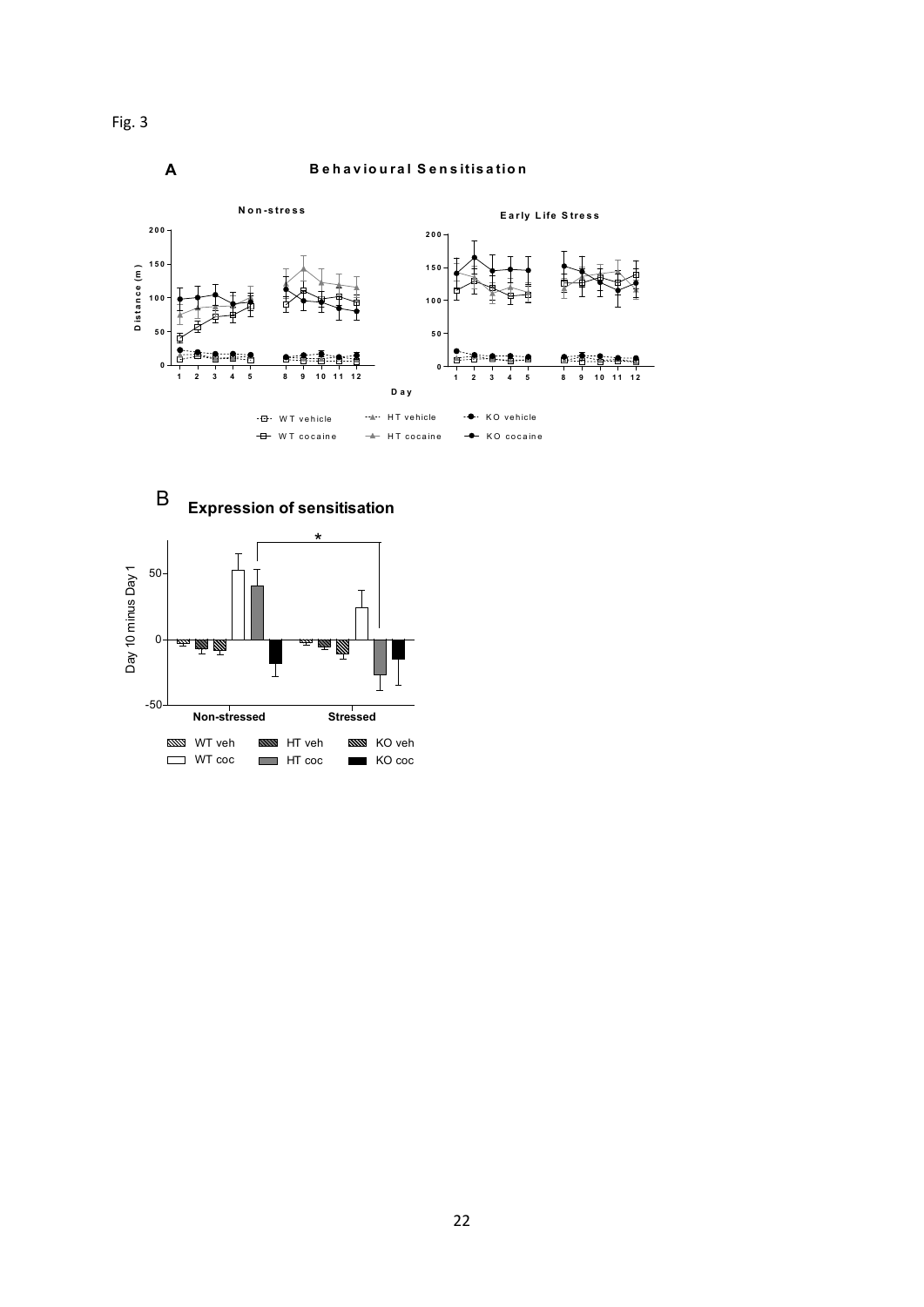

### **Conditioned Activity**

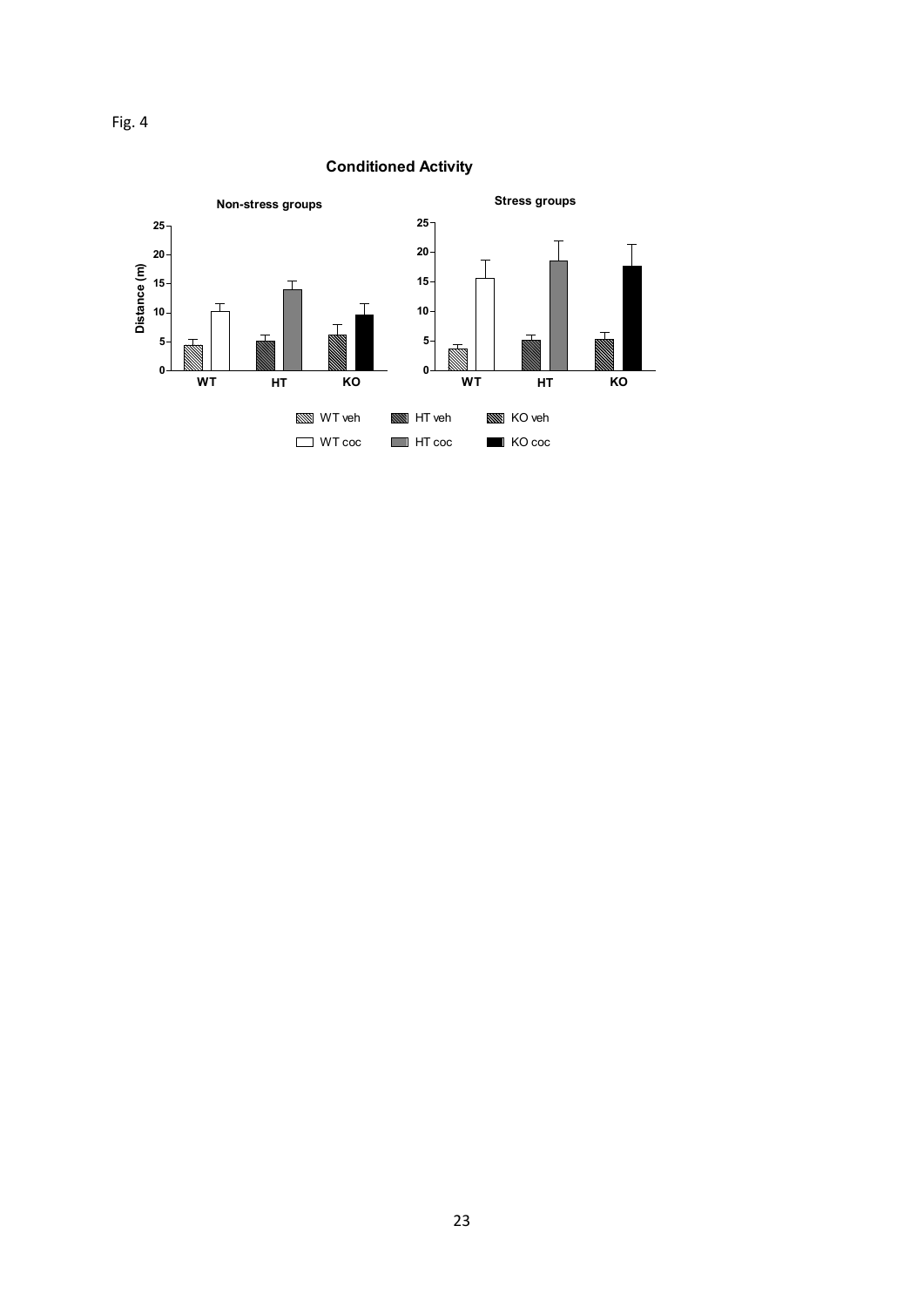#### **References**

- ABBEY, H. & HOWARD, E. 1973. Statistical procedure in developmental studies on species with multiple offspring. *Dev Psychobiol,* 6**,** 329-35.
- AGRAWAL, A., EDENBERG, H. J., FOROUD, T., BIERUT, L. J., DUNNE, G., HINRICHS, A. L., NURNBERGER, J. I., CROWE, R., KUPERMAN, S., SCHUCKIT, M. A., BEGLEITER, H., PORJESZ, B. & DICK, D. M. 2006. Association of GABRA2 with drug dependence in the collaborative study of the genetics of alcoholism sample. *Behav Genet,* 36**,** 640-50.
- AGRAWAL, A., PERGADIA, M. L., SACCONE, S. F., HINRICHS, A. L., LESSOV-SCHLAGGAR, C. N., SACCONE, N. L., NEUMAN, R. J., BRESLAU, N., JOHNSON, E., HATSUKAMI, D., MONTGOMERY, G. W., HEATH, A. C., MARTIN, N. G., GOATE, A. M., RICE, J. P., BIERUT, L. J. & MADDEN, P. A. 2008a. Gamma-aminobutyric acid receptor genes and nicotine dependence: evidence for association from a case-control study. *Addiction,* 103**,** 1027-38.
- AGRAWAL, A., PERGADIA, M. L., SACCONE, S. F., LYNSKEY, M. T., WANG, J. C., MARTIN, N. G., STATHAM, D., HENDERS, A., CAMPBELL, M., GARCIA, R., BROMS, U., TODD, R. D., GOATE, A. M., RICE, J., KAPRIO, J., HEATH, A. C., MONTGOMERY, G. W. & MADDEN, P. A. 2008b. An autosomal linkage scan for cannabis use disorders in the nicotine addiction genetics project. *Arch Gen Psychiatry,* 65**,** 713-21.
- AMBROGGI, F., TURIAULT, M., MILET, A., DEROCHE-GAMONET, V., PARNAUDEAU, S., BALADO, E., BARIK, J., VAN DER VEEN, R., MAROTEAUX, G., LEMBERGER, T., SCHUTZ, G., LAZAR, M., MARINELLI, M., PIAZZA, P. V. & TRONCHE, F. 2009. Stress and addiction: glucocorticoid receptor in dopaminoceptive neurons facilitates cocaine seeking. *Nat Neurosci,* 12**,** 247-9.
- BRAKE, W. G., ZHANG, T. Y., DIORIO, J., MEANEY, M. J. & GRATTON, A. 2004. Influence of early postnatal rearing conditions on mesocorticolimbic dopamine and behavioural responses to psychostimulants and stressors in adult rats. *Eur J Neurosci,* 19**,** 1863-74.
- BRIONI, J. D., KELLER, E. A., LEVIN, L. E., CORDOBA, N. & ORSINGHER, O. A. 1986. Reactivity to amphetamine in perinatally undernourished rats: behavioral and neurochemical correlates. *Pharmacol Biochem Behav,* 24**,** 449-54.

BROWN, A. R., MITCHELL, S. J., PEDEN, D. R., HERD, M. B., SEIFI, M., SWINNY, J. D., BELELLI, D. & LAMBERT, J. J. 2016. During postnatal development endogenous neurosteroids influence GABA-ergic neurotransmission of mouse cortical neurons. *Neuropharmacology,* 103**,** 163-73.

- CADET, J. L. 2016. Epigenetics of Stress, Addiction, and Resilience: Therapeutic Implications. *Mol Neurobiol,* 53**,** 545-60.
- CALDJI, C., FRANCIS, D., SHARMA, S., PLOTSKY, P. M. & MEANEY, M. J. 2000. The effects of early rearing environment on the development of GABAA and central benzodiazepine receptor levels and novelty-induced fearfulness in the rat. *Neuropsychopharmacology,* 22**,** 219-29.
- CAMMAROTA, M., IZQUIERDO, I., WOLFMAN, C., LEVI DE STEIN, M., BERNABEU, R., JERUSALINSKY, D. & MEDINA, J. H. 1995. Inhibitory avoidance training induces rapid and selective changes in 3[H]AMPA receptor binding in the rat hippocampal formation. *Neurobiol Learn Mem,* 64**,** 257-64.
- COVAULT, J., GELERNTER, J., HESSELBROCK, V., NELLISSERY, M. & KRANZLER, H. R. 2004. Allelic and haplotypic association of GABRA2 with alcohol dependence. *Am J Med Genet B Neuropsychiatr Genet,* 129B**,** 104-9.
- DEROCHE, V., MARINELLI, M., MACCARI, S., LE MOAL, M., SIMON, H. & PIAZZA, P. V. 1995. Stressinduced sensitization and glucocorticoids. I. Sensitization of dopamine-dependent locomotor effects of amphetamine and morphine depends on stress-induced corticosterone secretion. *J Neurosci,* 15**,** 7181-8.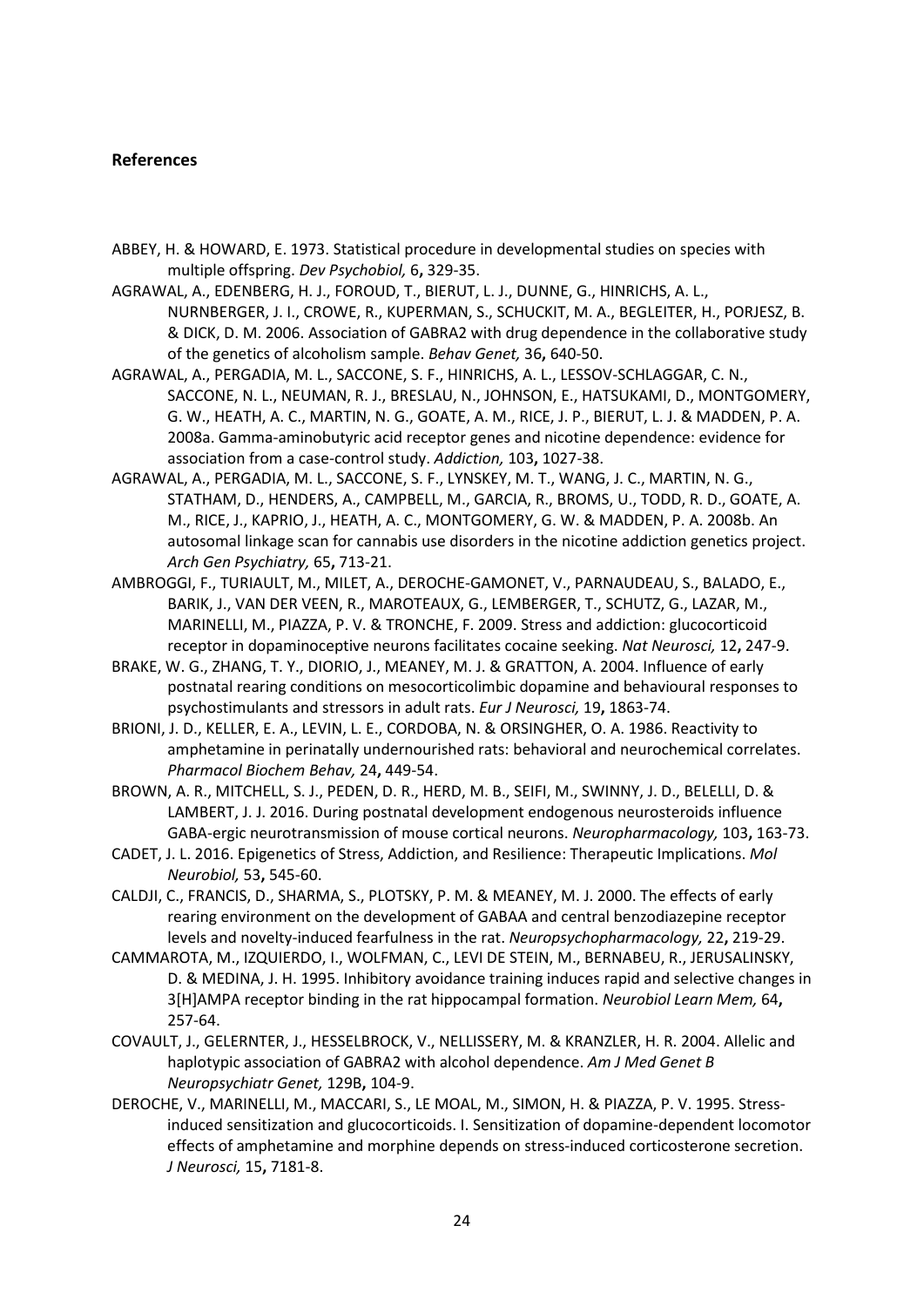- DEROCHE, V., PIAZZA, P. V., CASOLINI, P., MACCARI, S., LE MOAL, M. & SIMON, H. 1992a. Stressinduced sensitization to amphetamine and morphine psychomotor effects depend on stressinduced corticosterone secretion. *Brain Res,* 598**,** 343-8.
- DEROCHE, V., PIAZZA, P. V., LE MOAL, M. & SIMON, H. 1993. Individual differences in the psychomotor effects of morphine are predicted by reactivity to novelty and influenced by corticosterone secretion. *Brain Res,* 623**,** 341-4.
- DEROCHE, V., PIAZZA, P. V., LE MOAL, M. & SIMON, H. 1994. Social isolation-induced enhancement of the psychomotor effects of morphine depends on corticosterone secretion. *Brain Res,* 640**,** 136-9.
- DEROCHE, V., PIAZZA, P. V., MACCARI, S., LE MOAL, M. & SIMON, H. 1992b. Repeated corticosterone administration sensitizes the locomotor response to amphetamine. *Brain Res,* 584**,** 309-13.
- DIAS, R., SHEPPARD, W. F., FRADLEY, R. L., GARRETT, E. M., STANLEY, J. L., TYE, S. J., GOODACRE, S., LINCOLN, R. J., COOK, S. M., CONLEY, R., HALLETT, D., HUMPHRIES, A. C., THOMPSON, S. A., WAFFORD, K. A., STREET, L. J., CASTRO, J. L., WHITING, P. J., ROSAHL, T. W., ATACK, J. R., MCKERNAN, R. M., DAWSON, G. R. & REYNOLDS, D. S. 2005. Evidence for a significant role of alpha 3-containing GABAA receptors in mediating the anxiolytic effects of benzodiazepines. *J Neurosci,* 25**,** 10682-8.
- DICK, D. M., BIERUT, L., HINRICHS, A., FOX, L., BUCHOLZ, K. K., KRAMER, J., KUPERMAN, S., HESSELBROCK, V., SCHUCKIT, M., ALMASY, L., TISCHFIELD, J., PORJESZ, B., BEGLEITER, H., NURNBERGER, J., JR., XUEI, X., EDENBERG, H. J. & FOROUD, T. 2006. The role of GABRA2 in risk for conduct disorder and alcohol and drug dependence across developmental stages. *Behav Genet,* 36**,** 577-90.
- DIXON, C. I., MORRIS, H. V., BREEN, G., DESRIVIERES, S., JUGURNAUTH, S., STEINER, R. C., VALLADA, H., GUINDALINI, C., LARANJEIRA, R., MESSAS, G., ROSAHL, T. W., ATACK, J. R., PEDEN, D. R., BELELLI, D., LAMBERT, J. J., KING, S. L., SCHUMANN, G. & STEPHENS, D. N. 2010. Cocaine effects on mouse incentive-learning and human addiction are linked to alpha2 subunitcontaining GABAA receptors. *Proc Natl Acad Sci U S A,* 107**,** 2289-94.
- DIXON, C. I., ROSAHL, T. W. & STEPHENS, D. N. 2008. Targeted deletion of the GABRA2 gene encoding alpha2-subunits of GABA(A) receptors facilitates performance of a conditioned emotional response, and abolishes anxiolytic effects of benzodiazepines and barbiturates. *Pharmacol Biochem Behav,* 90**,** 1-8.
- DUCCI, F., ENOCH, M. A., FUNT, S., VIRKKUNEN, M., ALBAUGH, B. & GOLDMAN, D. 2007. Increased anxiety and other similarities in temperament of alcoholics with and without antisocial personality disorder across three diverse populations. *Alcohol,* 41**,** 3-12.
- EDENBERG, H. J., DICK, D. M., XUEI, X., TIAN, H., ALMASY, L., BAUER, L. O., CROWE, R. R., GOATE, A., HESSELBROCK, V., JONES, K., KWON, J., LI, T. K., NURNBERGER, J. I., JR., O'CONNOR, S. J., REICH, T., RICE, J., SCHUCKIT, M. A., PORJESZ, B., FOROUD, T. & BEGLEITER, H. 2004. Variations in GABRA2, encoding the alpha 2 subunit of the GABA(A) receptor, are associated with alcohol dependence and with brain oscillations. *Am J Hum Genet,* 74**,** 705-14.
- ENOCH, M. A. 2008. The role of GABA(A) receptors in the development of alcoholism. *Pharmacol Biochem Behav,* 90**,** 95-104.
- ENOCH, M. A. 2011. The role of early life stress as a predictor for alcohol and drug dependence. *Psychopharmacology (Berl),* 214**,** 17-31.
- ENOCH, M. A., HODGKINSON, C. A., YUAN, Q., SHEN, P. H., GOLDMAN, D. & ROY, A. 2010. The influence of GABRA2, childhood trauma, and their interaction on alcohol, heroin, and cocaine dependence. *Biol Psychiatry,* 67**,** 20-7.
- FEHR, C., SANDER, T., TADIC, A., LENZEN, K. P., ANGHELESCU, I., KLAWE, C., DAHMEN, N., SCHMIDT, L. G. & SZEGEDI, A. 2006. Confirmation of association of the GABRA2 gene with alcohol dependence by subtype-specific analysis. *Psychiatr Genet,* 16**,** 9-17.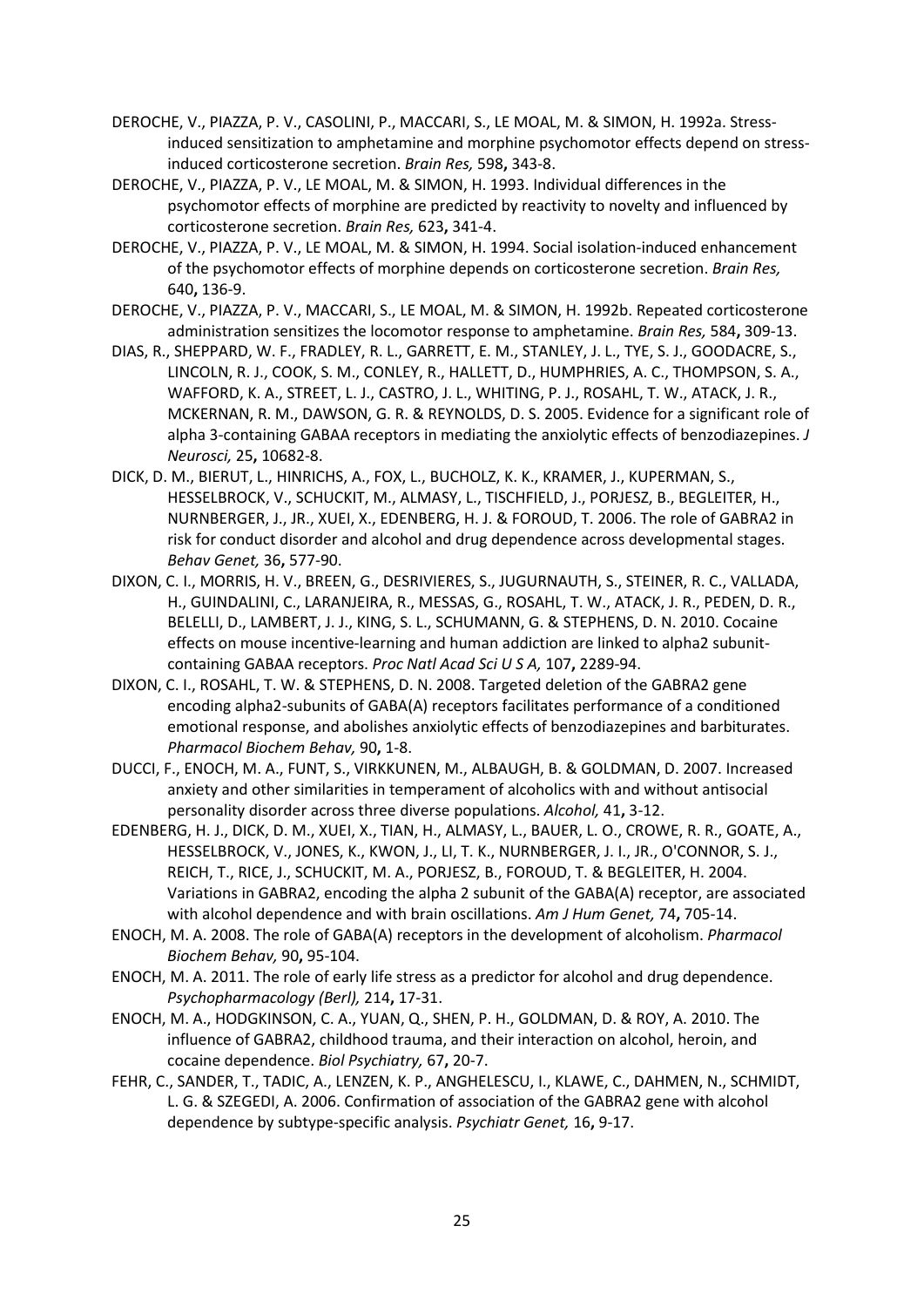- FRAU, R., MOSHER, L. J., BINI, V., PILLOLLA, G., PES, R., SABA, P., FANNI, S., DEVOTO, P. & BORTOLATO, M. 2016. The neurosteroidogenic enzyme 5alpha-reductase modulates the role of D1 dopamine receptors in rat sensorimotor gating. *Psychoneuroendocrinology,* 63**,** 59-67.
- FRITSCHY, J. M., PAYSAN, J., ENNA, A. & MOHLER, H. 1994. Switch in the expression of rat GABAAreceptor subtypes during postnatal development: an immunohistochemical study. *J Neurosci,* 14**,** 5302-24.
- GONDRE-LEWIS, M. C., WARNOCK, K. T., WANG, H., JUNE, H. L., JR., BELL, K. A., RABE, H., TIRUVEEDHULA, V. V., COOK, J., LUDDENS, H., AURELIAN, L. & JUNE, H. L., SR. 2016. Early life stress is a risk factor for excessive alcohol drinking and impulsivity in adults and is mediated via a CRF/GABA mechanism. *Stress,* 19**,** 235-247.
- GRACIA-RUBIO, I., MARTINEZ-LAORDEN, E., MOSCOSO-CASTRO, M., MILANES, M. V., LAORDEN, M. L. & VALVERDE, O. 2016. Maternal Separation Impairs Cocaine-Induced Behavioural Sensitization in Adolescent Mice. *PLoS One,* 11**,** e0167483.
- GUNN, B. G., CUNNINGHAM, L., COOPER, M. A., CORTEEN, N. L., SEIFI, M., SWINNY, J. D., LAMBERT, J. J. & BELELLI, D. 2013. Dysfunctional astrocytic and synaptic regulation of hypothalamic glutamatergic transmission in a mouse model of early-life adversity: relevance to neurosteroids and programming of the stress response. *J Neurosci,* 33**,** 19534-54.
- HSU, F. C., ZHANG, G. J., RAOL, Y. S., VALENTINO, R. J., COULTER, D. A. & BROOKS-KAYAL, A. R. 2003. Repeated neonatal handling with maternal separation permanently alters hippocampal GABAA receptors and behavioral stress responses. *Proc Natl Acad Sci U S A,* 100**,** 12213-8.
- KIKUSUI, T., FACCIDOMO, S. & MICZEK, K. A. 2005. Repeated maternal separation: differences in cocaine-induced behavioral sensitization in adult male and female mice. *Psychopharmacology (Berl),* 178**,** 202-10.
- LAPPALAINEN, J., KRUPITSKY, E., REMIZOV, M., PCHELINA, S., TARASKINA, A., ZVARTAU, E., SOMBERG, L. K., COVAULT, J., KRANZLER, H. R., KRYSTAL, J. H. & GELERNTER, J. 2005. Association between alcoholism and gamma-amino butyric acid alpha2 receptor subtype in a Russian population. *Alcohol Clin Exp Res,* 29**,** 493-8.
- LEPSCH, L. B., GONZALO, L. A., MAGRO, F. J., DELUCIA, R., SCAVONE, C. & PLANETA, C. S. 2005. Exposure to chronic stress increases the locomotor response to cocaine and the basal levels of corticosterone in adolescent rats. *Addict Biol,* 10**,** 251-6.
- LI, Y., ROBINSON, T. E. & BHATNAGAR, S. 2003. Effects of maternal separation on behavioural sensitization produced by repeated cocaine administration in adulthood. *Brain Res,* 960**,** 42- 7.
- LIEBERMAN, R., KRANZLER, H. R., JOSHI, P., SHIN, D. G. & COVAULT, J. 2015. GABRA2 Alcohol Dependence Risk Allele is Associated with Reduced Expression of Chromosome 4p12 GABAA Subunit Genes in Human Neural Cultures. *Alcohol Clin Exp Res,* 39**,** 1654-64.
- LOW, K., CRESTANI, F., KEIST, R., BENKE, D., BRUNIG, I., BENSON, J. A., FRITSCHY, J. M., RULICKE, T., BLUETHMANN, H., MOHLER, H. & RUDOLPH, U. 2000. Molecular and neuronal substrate for the selective attenuation of anxiety. *Science,* 290**,** 131-4.
- MARIN, M. T. & PLANETA, C. S. 2004. Maternal separation affects cocaine-induced locomotion and response to novelty in adolescent, but not in adult rats. *Brain Res,* 1013**,** 83-90.
- MELROY, W. E., STEPHENS, S. H., SAKAI, J. T., KAMENS, H. M., MCQUEEN, M. B., CORLEY, R. P., STALLINGS, M. C., HOPFER, C. J., KRAUTER, K. S., BROWN, S. A., HEWITT, J. K. & EHRINGER, M. A. 2014. Examination of genetic variation in GABRA2 with conduct disorder and alcohol abuse and dependence in a longitudinal study. *Behav Genet,* 44**,** 356-67.
- MESSINA, N., MARINELLI-CASEY, P., HILLHOUSE, M., RAWSON, R., HUNTER, J. & ANG, A. 2008. Childhood adverse events and methamphetamine use among men and women. *J Psychoactive Drugs,* Suppl 5**,** 399-409.
- MITCHELL, S. J., MAGUIRE, E. P., CUNNINGHAM, L., GUNN, B. G., LINKE, M., ZECHNER, U., DIXON, C. I., KING, S. L., STEPHENS, D. N., SWINNY, J. D., BELELLI, D. & LAMBERT, J. J. 2018. Early-life adversity selectively impairs alpha2-GABAA receptor expression in the mouse nucleus